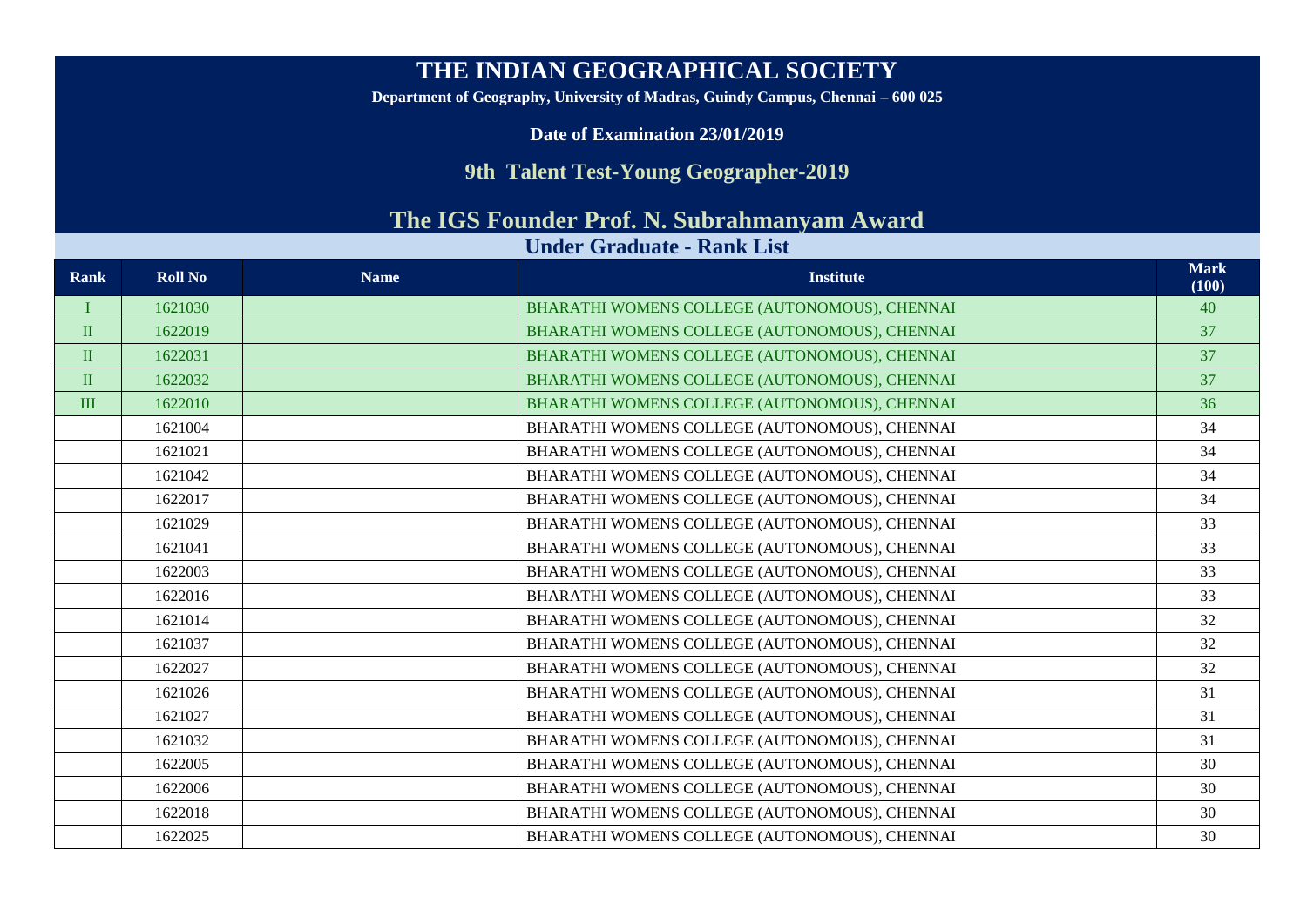|          | 1622036  | BHARATHI WOMENS COLLEGE (AUTONOMOUS), CHENNAI | 30 |
|----------|----------|-----------------------------------------------|----|
|          | 1621020  | BHARATHI WOMENS COLLEGE (AUTONOMOUS), CHENNAI | 29 |
|          | 1621023  | BHARATHI WOMENS COLLEGE (AUTONOMOUS), CHENNAI | 29 |
|          | 1621031  | BHARATHI WOMENS COLLEGE (AUTONOMOUS), CHENNAI | 29 |
|          | 1622011  | BHARATHI WOMENS COLLEGE (AUTONOMOUS), CHENNAI | 29 |
|          | 1621028  | BHARATHI WOMENS COLLEGE (AUTONOMOUS), CHENNAI | 28 |
|          | 1622015  | BHARATHI WOMENS COLLEGE (AUTONOMOUS), CHENNAI | 28 |
|          | 1622024  | BHARATHI WOMENS COLLEGE (AUTONOMOUS), CHENNAI | 28 |
|          | 1622002  | BHARATHI WOMENS COLLEGE (AUTONOMOUS), CHENNAI | 27 |
|          | 1622030  | BHARATHI WOMENS COLLEGE (AUTONOMOUS), CHENNAI | 27 |
|          | 1621013  | BHARATHI WOMENS COLLEGE (AUTONOMOUS), CHENNAI | 26 |
|          | 1621022  | BHARATHI WOMENS COLLEGE (AUTONOMOUS), CHENNAI | 26 |
|          | 1621036  | BHARATHI WOMENS COLLEGE (AUTONOMOUS), CHENNAI | 26 |
|          | 1622039  | BHARATHI WOMENS COLLEGE (AUTONOMOUS), CHENNAI | 26 |
|          | 1621034  | BHARATHI WOMENS COLLEGE (AUTONOMOUS), CHENNAI | 25 |
|          | 1622009  | BHARATHI WOMENS COLLEGE (AUTONOMOUS), CHENNAI | 25 |
|          | 1622022  | BHARATHI WOMENS COLLEGE (AUTONOMOUS), CHENNAI | 25 |
|          | 1622013  | BHARATHI WOMENS COLLEGE (AUTONOMOUS), CHENNAI | 24 |
|          | 1622020  | BHARATHI WOMENS COLLEGE (AUTONOMOUS), CHENNAI | 24 |
|          | 1622029  | BHARATHI WOMENS COLLEGE (AUTONOMOUS), CHENNAI | 24 |
|          | 1622041  | BHARATHI WOMENS COLLEGE (AUTONOMOUS), CHENNAI | 24 |
|          | 1621039  | BHARATHI WOMENS COLLEGE (AUTONOMOUS), CHENNAI | 23 |
|          | 1622012  | BHARATHI WOMENS COLLEGE (AUTONOMOUS), CHENNAI | 23 |
|          | 1622033  | BHARATHI WOMENS COLLEGE (AUTONOMOUS), CHENNAI | 22 |
|          | 1622035  | BHARATHI WOMENS COLLEGE (AUTONOMOUS), CHENNAI | 21 |
|          | 1621010  | BHARATHI WOMENS COLLEGE (AUTONOMOUS), CHENNAI | 19 |
|          | 1622021  | BHARATHI WOMENS COLLEGE (AUTONOMOUS), CHENNAI | 19 |
|          | 1621025  | BHARATHI WOMENS COLLEGE (AUTONOMOUS), CHENNAI | 18 |
|          | 1621043  | BHARATHI WOMENS COLLEGE (AUTONOMOUS), CHENNAI | 17 |
|          | 1621002  | BHARATHI WOMENS COLLEGE (AUTONOMOUS), CHENNAI | 14 |
|          |          |                                               |    |
| L        | 20163809 | PRESIDENCY COLLEGE (AUTONOMOUS), CHENNAI      | 53 |
| $\rm II$ | 20163803 | PRESIDENCY COLLEGE (AUTONOMOUS), CHENNAI      | 42 |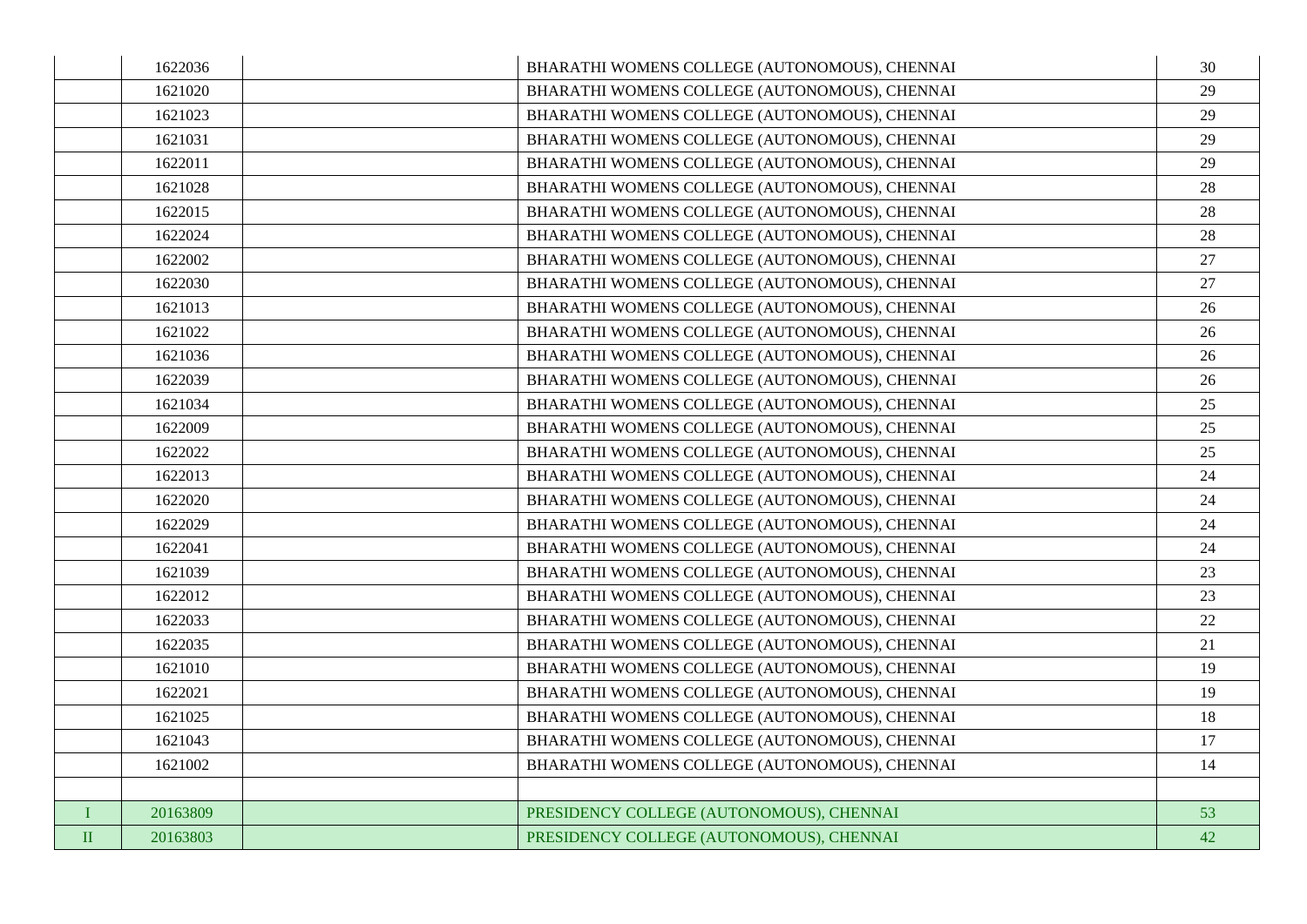| $\rm II$       | 20163829 | PRESIDENCY COLLEGE (AUTONOMOUS), CHENNAI | 42     |
|----------------|----------|------------------------------------------|--------|
| $\mathbf{III}$ | 20163815 | PRESIDENCY COLLEGE (AUTONOMOUS), CHENNAI | 40     |
|                | 20163819 | PRESIDENCY COLLEGE (AUTONOMOUS), CHENNAI | 39     |
|                | 20163828 | PRESIDENCY COLLEGE (AUTONOMOUS), CHENNAI | 38     |
|                | 20163817 | PRESIDENCY COLLEGE (AUTONOMOUS), CHENNAI | 35     |
|                | 20163822 | PRESIDENCY COLLEGE (AUTONOMOUS), CHENNAI | 34     |
|                | 20163830 | PRESIDENCY COLLEGE (AUTONOMOUS), CHENNAI | 34     |
|                | 20163802 | PRESIDENCY COLLEGE (AUTONOMOUS), CHENNAI | 33     |
|                | 20163818 | PRESIDENCY COLLEGE (AUTONOMOUS), CHENNAI | 31     |
|                | 20163823 | PRESIDENCY COLLEGE (AUTONOMOUS), CHENNAI | 31     |
|                | 20163831 | PRESIDENCY COLLEGE (AUTONOMOUS), CHENNAI | 31     |
|                | 20163832 | PRESIDENCY COLLEGE (AUTONOMOUS), CHENNAI | 31     |
|                | 20163820 | PRESIDENCY COLLEGE (AUTONOMOUS), CHENNAI | 30     |
|                | 20163810 | PRESIDENCY COLLEGE (AUTONOMOUS), CHENNAI | 29     |
|                | 20163824 | PRESIDENCY COLLEGE (AUTONOMOUS), CHENNAI | 29     |
|                | 20163801 | PRESIDENCY COLLEGE (AUTONOMOUS), CHENNAI | $28\,$ |
|                | 20163808 | PRESIDENCY COLLEGE (AUTONOMOUS), CHENNAI | 27     |
|                | 20163814 | PRESIDENCY COLLEGE (AUTONOMOUS), CHENNAI | 27     |
|                | 20163804 | PRESIDENCY COLLEGE (AUTONOMOUS), CHENNAI | 26     |
|                | 20163812 | PRESIDENCY COLLEGE (AUTONOMOUS), CHENNAI | 25     |
|                | 20163825 | PRESIDENCY COLLEGE (AUTONOMOUS), CHENNAI | 25     |
|                | 20163807 | PRESIDENCY COLLEGE (AUTONOMOUS), CHENNAI | 23     |
|                |          |                                          |        |
| L              | 167GY106 | MADRAS CHRISTIAN COLLEGE, CHENNAI        | 58     |
| $\rm II$       | 167GY145 | MADRAS CHRISTIAN COLLEGE, CHENNAI        | 57     |
| III            | 167GY126 | MADRAS CHRISTIAN COLLEGE, CHENNAI        | 56     |
|                | 167GY101 | MADRAS CHRISTIAN COLLEGE, CHENNAI        | 55     |
|                | 167GY130 | MADRAS CHRISTIAN COLLEGE, CHENNAI        | 52     |
|                | 167GY107 | MADRAS CHRISTIAN COLLEGE, CHENNAI        | 51     |
|                | 167GY109 | MADRAS CHRISTIAN COLLEGE, CHENNAI        | 51     |
|                | 167GY149 | MADRAS CHRISTIAN COLLEGE, CHENNAI        | 51     |
|                | 167GY116 | MADRAS CHRISTIAN COLLEGE, CHENNAI        | 49     |
|                | 167GY124 | MADRAS CHRISTIAN COLLEGE, CHENNAI        | 49     |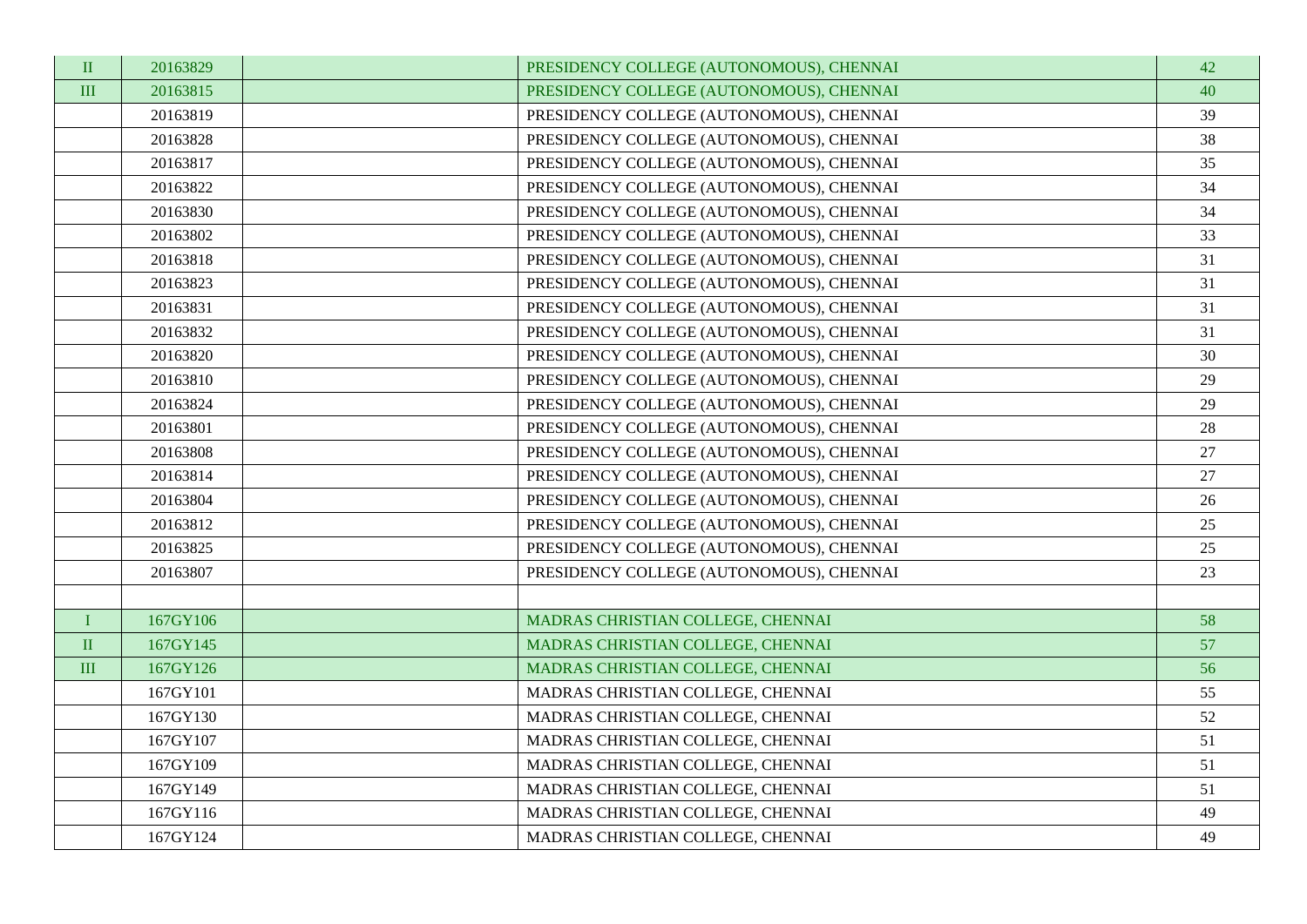|              | 167GY104 | MADRAS CHRISTIAN COLLEGE, CHENNAI          | 47 |
|--------------|----------|--------------------------------------------|----|
|              | 167GY133 | MADRAS CHRISTIAN COLLEGE, CHENNAI          | 45 |
|              | 167GY110 | MADRAS CHRISTIAN COLLEGE, CHENNAI          | 40 |
|              | 167GY120 | MADRAS CHRISTIAN COLLEGE, CHENNAI          | 40 |
|              | 167GY146 | MADRAS CHRISTIAN COLLEGE, CHENNAI          | 39 |
|              | 167GY140 | MADRAS CHRISTIAN COLLEGE, CHENNAI          | 38 |
|              | 167GY108 | MADRAS CHRISTIAN COLLEGE, CHENNAI          | 37 |
|              | 167GY112 | MADRAS CHRISTIAN COLLEGE, CHENNAI          | 37 |
|              | 167GY128 | MADRAS CHRISTIAN COLLEGE, CHENNAI          | 37 |
|              | 167GY150 | MADRAS CHRISTIAN COLLEGE, CHENNAI          | 36 |
|              | 167GY138 | MADRAS CHRISTIAN COLLEGE, CHENNAI          | 34 |
|              | 167GY142 | MADRAS CHRISTIAN COLLEGE, CHENNAI          | 34 |
|              | 167GY102 | MADRAS CHRISTIAN COLLEGE, CHENNAI          | 33 |
|              | 167GY111 | MADRAS CHRISTIAN COLLEGE, CHENNAI          | 33 |
|              | 167GY134 | MADRAS CHRISTIAN COLLEGE, CHENNAI          | 33 |
|              | 167GY147 | MADRAS CHRISTIAN COLLEGE, CHENNAI          | 33 |
|              | 167GY105 | MADRAS CHRISTIAN COLLEGE, CHENNAI          | 32 |
|              | 167GY117 | MADRAS CHRISTIAN COLLEGE, CHENNAI          | 32 |
|              | 167GY131 | MADRAS CHRISTIAN COLLEGE, CHENNAI          | 32 |
|              | 167GY121 | MADRAS CHRISTIAN COLLEGE, CHENNAI          | 31 |
|              | 167GY139 | MADRAS CHRISTIAN COLLEGE, CHENNAI          | 31 |
|              | 167GY135 | MADRAS CHRISTIAN COLLEGE, CHENNAI          | 30 |
|              | 167GY123 | MADRAS CHRISTIAN COLLEGE, CHENNAI          | 27 |
|              | 167GY115 | MADRAS CHRISTIAN COLLEGE, CHENNAI          | 26 |
|              | 167GY137 | MADRAS CHRISTIAN COLLEGE, CHENNAI          | 25 |
|              | 167GY152 | MADRAS CHRISTIAN COLLEGE, CHENNAI          | 24 |
|              | 167GY122 | MADRAS CHRISTIAN COLLEGE, CHENNAI          | 23 |
|              | 167GY127 | MADRAS CHRISTIAN COLLEGE, CHENNAI          | 19 |
|              |          |                                            |    |
| $\bf{I}$     | 1616010  | QUEEN MARY'S COLLEGE (AUTONOMOUS), CHENNAI | 58 |
| $\rm II$     | 1616018  | QUEEN MARY'S COLLEGE (AUTONOMOUS), CHENNAI | 38 |
| $\mathbf{I}$ | 1616008  | QUEEN MARY'S COLLEGE (AUTONOMOUS), CHENNAI | 36 |
| III          | 1616013  | QUEEN MARY'S COLLEGE (AUTONOMOUS), CHENNAI | 36 |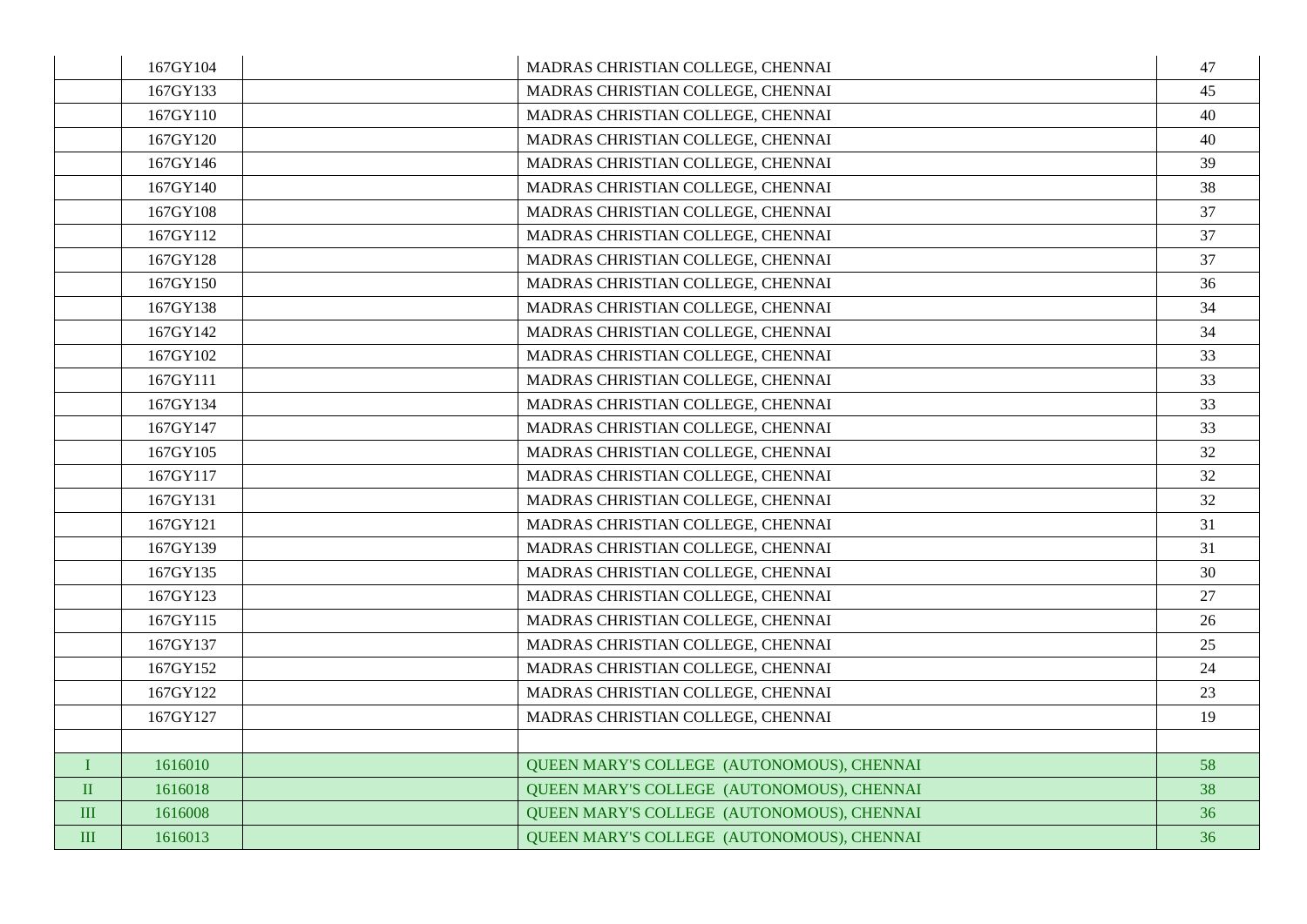|           | 1616015 |                           | QUEEN MARY'S COLLEGE (AUTONOMOUS), CHENNAI | 35 |
|-----------|---------|---------------------------|--------------------------------------------|----|
|           | 1616016 |                           | QUEEN MARY'S COLLEGE (AUTONOMOUS), CHENNAI | 35 |
|           | 1616114 |                           | QUEEN MARY'S COLLEGE (AUTONOMOUS), CHENNAI | 35 |
|           | 1616019 |                           | QUEEN MARY'S COLLEGE (AUTONOMOUS), CHENNAI | 33 |
|           | 1616002 |                           | QUEEN MARY'S COLLEGE (AUTONOMOUS), CHENNAI | 32 |
|           | 1616012 |                           | QUEEN MARY'S COLLEGE (AUTONOMOUS), CHENNAI | 32 |
|           | 1616102 |                           | QUEEN MARY'S COLLEGE (AUTONOMOUS), CHENNAI | 32 |
|           | 1616011 |                           | QUEEN MARY'S COLLEGE (AUTONOMOUS), CHENNAI | 29 |
|           | 1616001 |                           | QUEEN MARY'S COLLEGE (AUTONOMOUS), CHENNAI | 27 |
|           | 1616005 |                           | QUEEN MARY'S COLLEGE (AUTONOMOUS), CHENNAI | 26 |
|           | 1616021 |                           | QUEEN MARY'S COLLEGE (AUTONOMOUS), CHENNAI | 25 |
|           | 1616023 |                           | QUEEN MARY'S COLLEGE (AUTONOMOUS), CHENNAI | 24 |
|           | 1616017 |                           | QUEEN MARY'S COLLEGE (AUTONOMOUS), CHENNAI | 22 |
|           | 1616116 |                           | QUEEN MARY'S COLLEGE (AUTONOMOUS), CHENNAI | 20 |
|           |         |                           |                                            |    |
| $\bf I$   | 16RGT25 | <b>SURESHBABU S.</b>      | PERIYAR E. V. R. COLLEGE, TIRUCHIRAPPALLI  | 39 |
| $\rm II$  | 16RGE12 | PALANISAMY V.             | PERIYAR E. V. R. COLLEGE, TIRUCHIRAPPALLI  | 37 |
| $\rm II$  | 16RGE27 | AMBIKA R.                 | PERIYAR E. V. R. COLLEGE, TIRUCHIRAPPALLI  | 37 |
| $\rm III$ | 16RGT28 | VIGNESHWARAN V.           | PERIYAR E. V. R. COLLEGE, TIRUCHIRAPPALLI  | 36 |
|           | 16RGE09 | <b>MUTHUKUMAR V.</b>      | PERIYAR E. V. R. COLLEGE, TIRUCHIRAPPALLI  | 35 |
|           | 16RGT27 | VIGNESHWARAN T.           | PERIYAR E. V. R. COLLEGE, TIRUCHIRAPPALLI  | 35 |
|           | 16RGE24 | <b>VENKATESH R.</b>       | PERIYAR E. V. R. COLLEGE, TIRUCHIRAPPALLI  | 34 |
|           | 16RGE38 | PAPPATHI A.               | PERIYAR E. V. R. COLLEGE, TIRUCHIRAPPALLI  | 34 |
|           | 16RGT13 | PREMKUMAR R.              | PERIYAR E.V. R. COLLEGE. TIRUCHIRAPPALLI   | 33 |
|           | 16RGE14 | PRAKASH P.                | PERIYAR E.V. R. COLLEGE, TIRUCHIRAPPALLI   | 32 |
|           | 16RGT19 | SANKARGURU R.             | PERIYAR E. V. R. COLLEGE, TIRUCHIRAPPALLI  | 32 |
|           | 16RGE11 | NIVETHKUMAR M.            | PERIYAR E.V. R. COLLEGE, TIRUCHIRAPPALLI   | 31 |
|           | 16RGT04 | <b>BALASUBRAMANIAN M.</b> | PERIYAR E. V. R. COLLEGE, TIRUCHIRAPPALLI  | 31 |
|           | 16RGT08 | KALAISEVAM C.             | PERIYAR E. V. R. COLLEGE, TIRUCHIRAPPALLI  | 31 |
|           | 16RGT38 | SANTHIYA C.               | PERIYAR E.V. R. COLLEGE, TIRUCHIRAPPALLI   | 31 |
|           | 16RGE36 | MEENA V.                  | PERIYAR E. V. R. COLLEGE, TIRUCHIRAPPALLI  | 30 |
|           | 16RGE37 | MENAKA R.                 | PERIYAR E. V. R. COLLEGE, TIRUCHIRAPPALLI  | 29 |
|           | 16RGT30 | <b>VINOTH</b>             | PERIYAR E.V. R. COLLEGE, TIRUCHIRAPPALLI   | 29 |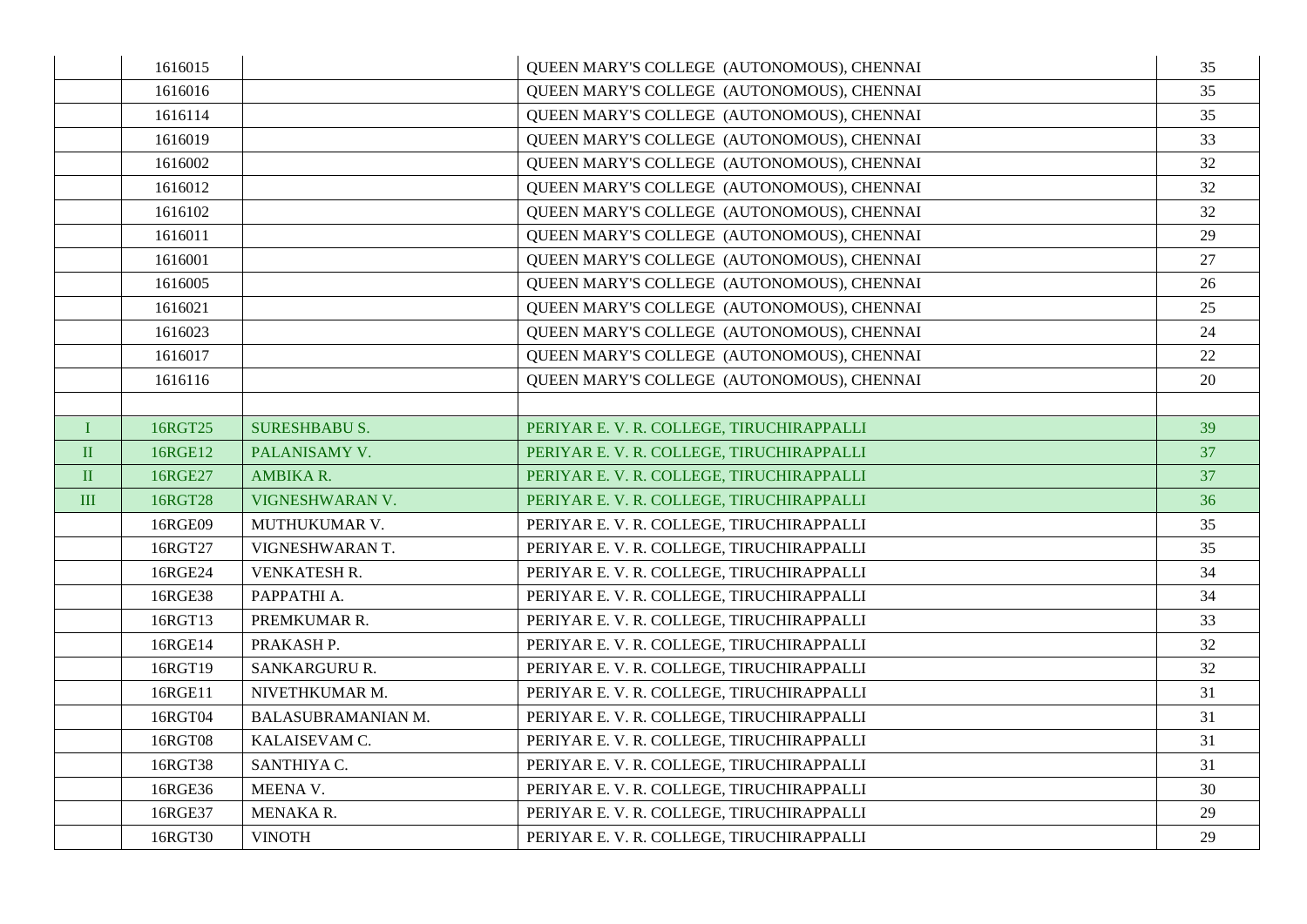|           | 16RGE20         | <b>VEERAMANI S.</b>     | PERIYAR E. V. R. COLLEGE, TIRUCHIRAPPALLI                  | 28 |
|-----------|-----------------|-------------------------|------------------------------------------------------------|----|
|           | 16RGE34         | LOGAMBAL P.             | PERIYAR E. V. R. COLLEGE, TIRUCHIRAPPALLI                  | 28 |
|           | 16RGT32         | DEEPAR.                 | PERIYAR E. V. R. COLLEGE, TIRUCHIRAPPALLI                  | 28 |
|           | 16RGE02         | DEEPAK PANDIYAN V.      | PERIYAR E. V. R. COLLEGE, TIRUCHIRAPPALLI                  | 27 |
|           | 16RGE21         | VELMURUGAN V.           | PERIYAR E. V. R. COLLEGE, TIRUCHIRAPPALLI                  | 27 |
|           | 16RGT02         | ANTONY SAHAYAM P.       | PERIYAR E. V. R. COLLEGE, TIRUCHIRAPPALLI                  | 27 |
|           | 16RGT09         | KARTHICK RAJA K.        | PERIYAR E. V. R. COLLEGE, TIRUCHIRAPPALLI                  | 27 |
|           | 16RGE13         | PRAKASH K.              | PERIYAR E. V. R. COLLEGE, TIRUCHIRAPPALLI                  | 26 |
|           | 16RGE39         | <b>SUMATHI E.</b>       | PERIYAR E.V. R. COLLEGE. TIRUCHIRAPPALLI                   | 26 |
|           | 16RGT06         | JAYABAL M.              | PERIYAR E. V. R. COLLEGE, TIRUCHIRAPPALLI                  | 26 |
|           | 16RGT16         | RAJASEKAR M.            | PERIYAR E. V. R. COLLEGE, TIRUCHIRAPPALLI                  | 26 |
|           | 16RGT21         | SATHISHKUMAR K.         | PERIYAR E. V. R. COLLEGE, TIRUCHIRAPPALLI                  | 26 |
|           | 16RGT35         | NITHYAP.                | PERIYAR E. V. R. COLLEGE, TIRUCHIRAPPALLI                  | 26 |
|           | 16RGT40         | VIJI K.                 | PERIYAR E.V. R. COLLEGE, TIRUCHIRAPPALLI                   | 26 |
|           | 16RGE28         | <b>BAVANI R.</b>        | PERIYAR E. V. R. COLLEGE, TIRUCHIRAPPALLI                  | 25 |
|           | 16RGE29         | JAYANTHI C.             | PERIYAR E. V. R. COLLEGE, TIRUCHIRAPPALLI                  | 25 |
|           | 16RGT12         | PRAHASH RAJ             | PERIYAR E. V. R. COLLEGE, TIRUCHIRAPPALLI                  | 25 |
|           | 16RGT33         | <b>INDUMATHI A.</b>     | PERIYAR E. V. R. COLLEGE, TIRUCHIRAPPALLI                  | 25 |
|           | 16RGE22         | VENGADESH K.            | PERIYAR E.V. R. COLLEGE, TIRUCHIRAPPALLI                   | 24 |
|           | 16RGT22         | SIVASAKTHI P.           | PERIYAR E.V. R. COLLEGE, TIRUCHIRAPPALLI                   | 24 |
|           | 16RGE30         | KARTHIKA T.             | PERIYAR E. V. R. COLLEGE, TIRUCHIRAPPALLI                  | 23 |
|           | 16RGE40         | TAMILARASI A.           | PERIYAR E.V. R. COLLEGE, TIRUCHIRAPPALLI                   | 23 |
|           | 16RGT15         | RAJA T.                 | PERIYAR E. V. R. COLLEGE, TIRUCHIRAPPALLI                  | 23 |
|           | 16RGT20         | SANTHANAKUMAR S.        | PERIYAR E. V. R. COLLEGE, TIRUCHIRAPPALLI                  | 22 |
|           | 16RGE16         | PRAKASHRAJ D.           | PERIYAR E. V. R. COLLEGE, TIRUCHIRAPPALLI                  | 21 |
|           | 16RGE19         | RAKHULGANDHI P.         | PERIYAR E.V. R. COLLEGE, TIRUCHIRAPPALLI                   | 21 |
|           | 16RGE31         | KOWSALYA C.             | PERIYAR E. V. R. COLLEGE, TIRUCHIRAPPALLI                  | 21 |
|           | 16RGT11         | PARASURAMAN B.          | PERIYAR E. V. R. COLLEGE, TIRUCHIRAPPALLI                  | 21 |
|           |                 |                         |                                                            |    |
| $\bf{I}$  | <b>U16GE001</b> | ABARNA A.               | K. N. GOVT. ARTS COLLEGE FOR WOMEN (AUTONOMOUS), THANJAVUR | 46 |
| $\bf{I}$  | U16GE041        | SANTHAKUMARI C.         | K. N. GOVT. ARTS COLLEGE FOR WOMEN (AUTONOMOUS), THANJAVUR | 46 |
| $\rm II$  | U16GE025        | <b>VISHNUPRIYA V.</b>   | K. N. GOVT. ARTS COLLEGE FOR WOMEN (AUTONOMOUS), THANJAVUR | 45 |
| $\rm III$ | U16GE020        | SIRANJEEVI ABIRAMI G.K. | K. N. GOVT. ARTS COLLEGE FOR WOMEN (AUTONOMOUS), THANJAVUR | 43 |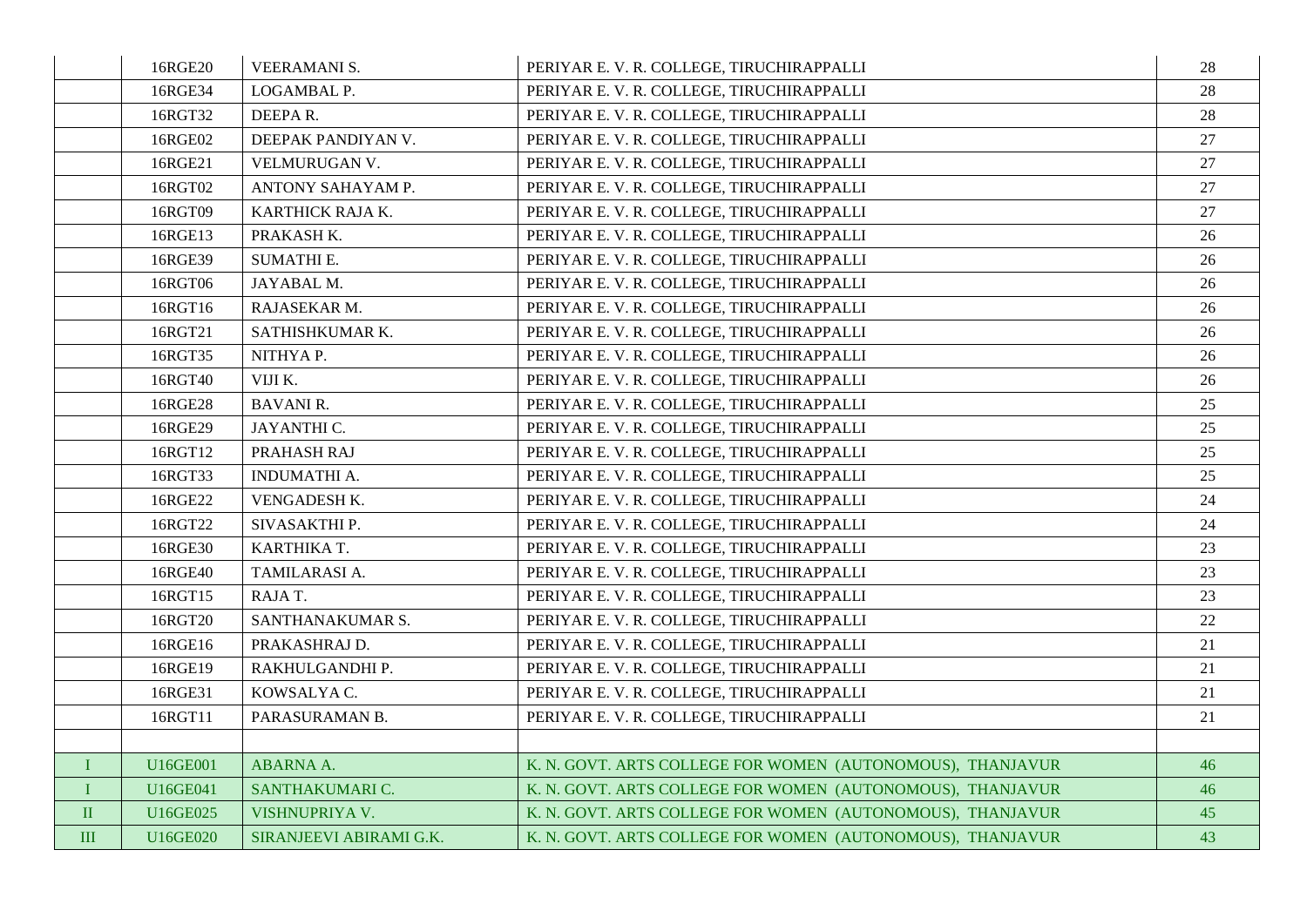|              | U16GE013  | PRIYANKA R.            | K. N. GOVT. ARTS COLLEGE FOR WOMEN (AUTONOMOUS), THANJAVUR                       | 39 |
|--------------|-----------|------------------------|----------------------------------------------------------------------------------|----|
|              | U16GE028  | ANBARASIK.             | K. N. GOVT. ARTS COLLEGE FOR WOMEN (AUTONOMOUS), THANJAVUR                       | 39 |
|              | U16GE042  | SIVARANJANI S.         | K. N. GOVT. ARTS COLLEGE FOR WOMEN (AUTONOMOUS), THANJAVUR                       | 39 |
|              | U16GE014  | RAMYAR.                | K. N. GOVT. ARTS COLLEGE FOR WOMEN (AUTONOMOUS), THANJAVUR                       | 38 |
|              | U16GE004  | ARTHIGA Y.             | K. N. GOVT. ARTS COLLEGE FOR WOMEN (AUTONOMOUS), THANJAVUR                       | 36 |
|              | U16GE008  | KOWSALYA S.            | K. N. GOVT. ARTS COLLEGE FOR WOMEN (AUTONOMOUS), THANJAVUR                       | 36 |
|              | U16GE018  | SANMUGA VALLI S.       | K. N. GOVT. ARTS COLLEGE FOR WOMEN (AUTONOMOUS), THANJAVUR                       | 36 |
|              | U16GE032  | <b>CHITHRA R.</b>      | K. N. GOVT. ARTS COLLEGE FOR WOMEN (AUTONOMOUS), THANJAVUR                       | 36 |
|              | U16GE046  | VAISHNAVI P.           | K. N. GOVT. ARTS COLLEGE FOR WOMEN (AUTONOMOUS). THANJAVUR                       | 36 |
|              | U16GE026  | ABIRAMI G.             | K. N. GOVT. ARTS COLLEGE FOR WOMEN (AUTONOMOUS), THANJAVUR                       | 34 |
|              | U16GE037  | RATHIKA R.             | K. N. GOVT. ARTS COLLEGE FOR WOMEN (AUTONOMOUS), THANJAVUR                       | 33 |
|              | U16GE024  | VIDHYA M.              | K. N. GOVT. ARTS COLLEGE FOR WOMEN (AUTONOMOUS), THANJAVUR                       | 31 |
|              | U16GE029  | ANUSIYA J.             | K. N. GOVT. ARTS COLLEGE FOR WOMEN (AUTONOMOUS), THANJAVUR                       | 31 |
|              | U16GE030  | <b>BABY SHALINI S.</b> | K. N. GOVT. ARTS COLLEGE FOR WOMEN (AUTONOMOUS), THANJAVUR                       | 31 |
|              | U16GE044  | SONIAGANDHI V.         | K. N. GOVT. ARTS COLLEGE FOR WOMEN (AUTONOMOUS), THANJAVUR                       | 31 |
|              | U16GE005  | ASHABOSLING.           | K. N. GOVT. ARTS COLLEGE FOR WOMEN (AUTONOMOUS), THANJAVUR                       | 30 |
|              | U16GE031  | <b>BLESSING N</b>      | K. N. GOVT. ARTS COLLEGE FOR WOMEN (AUTONOMOUS), THANJAVUR                       | 30 |
|              | U16GE027  | AMBIGA K.              | K. N. GOVT. ARTS COLLEGE FOR WOMEN (AUTONOMOUS), THANJAVUR                       | 28 |
|              | U16GE033  | JAYALAKSHMI M.         | K. N. GOVT. ARTS COLLEGE FOR WOMEN (AUTONOMOUS), THANJAVUR                       | 27 |
|              | U16GE034  | KAMALI S.              | K. N. GOVT. ARTS COLLEGE FOR WOMEN (AUTONOMOUS), THANJAVUR                       | 27 |
|              | U16GE007  | KEERTHANA N.           | K. N. GOVT. ARTS COLLEGE FOR WOMEN (AUTONOMOUS), THANJAVUR                       | 26 |
|              | U16GE021  | SIVARANJANI S.         | K. N. GOVT. ARTS COLLEGE FOR WOMEN (AUTONOMOUS), THANJAVUR                       | 26 |
|              | U16GE023  | VIDHYA A.              | K. N. GOVT. ARTS COLLEGE FOR WOMEN (AUTONOMOUS), THANJAVUR                       | 26 |
|              | U16GE015  | REJINAMARY M.          | K. N. GOVT. ARTS COLLEGE FOR WOMEN (AUTONOMOUS), THANJAVUR                       | 24 |
|              | U16GE039  | RATHIKA G.             | K. N. GOVT. ARTS COLLEGE FOR WOMEN (AUTONOMOUS), THANJAVUR                       | 23 |
|              | U16GE035  | KEERTHIKA B.           | K. N. GOVT. ARTS COLLEGE FOR WOMEN (AUTONOMOUS), THANJAVUR                       | 22 |
|              |           |                        |                                                                                  |    |
| $\mathbf{I}$ | 16UGE1037 | MADHUMITHRA S.V.       | SRI VIJAY VIDYALAYA COLLEGE OF ARTS & SCIENCE, NALLAMPALLI,<br><b>DHARMAPURI</b> | 47 |
| $\mathbf{I}$ | 16UGE1039 | RAJALAKSHMI R.         | SRI VIJAY VIDYALAYA COLLEGE OF ARTS & SCIENCE, NALLAMPALLI,<br>DHARMAPURI        | 45 |
| III          | 16UGE1036 | KAVITHA M.             | SRI VIJAY VIDYALAYA COLLEGE OF ARTS & SCIENCE, NALLAMPALLI,<br><b>DHARMAPURI</b> | 40 |
|              | 16UGE1040 | ROJAMATHI M.           | SRI VIJAY VIDYALAYA COLLEGE OF ARTS & SCIENCE, NALLAMPALLI,<br><b>DHARMAPURI</b> | 38 |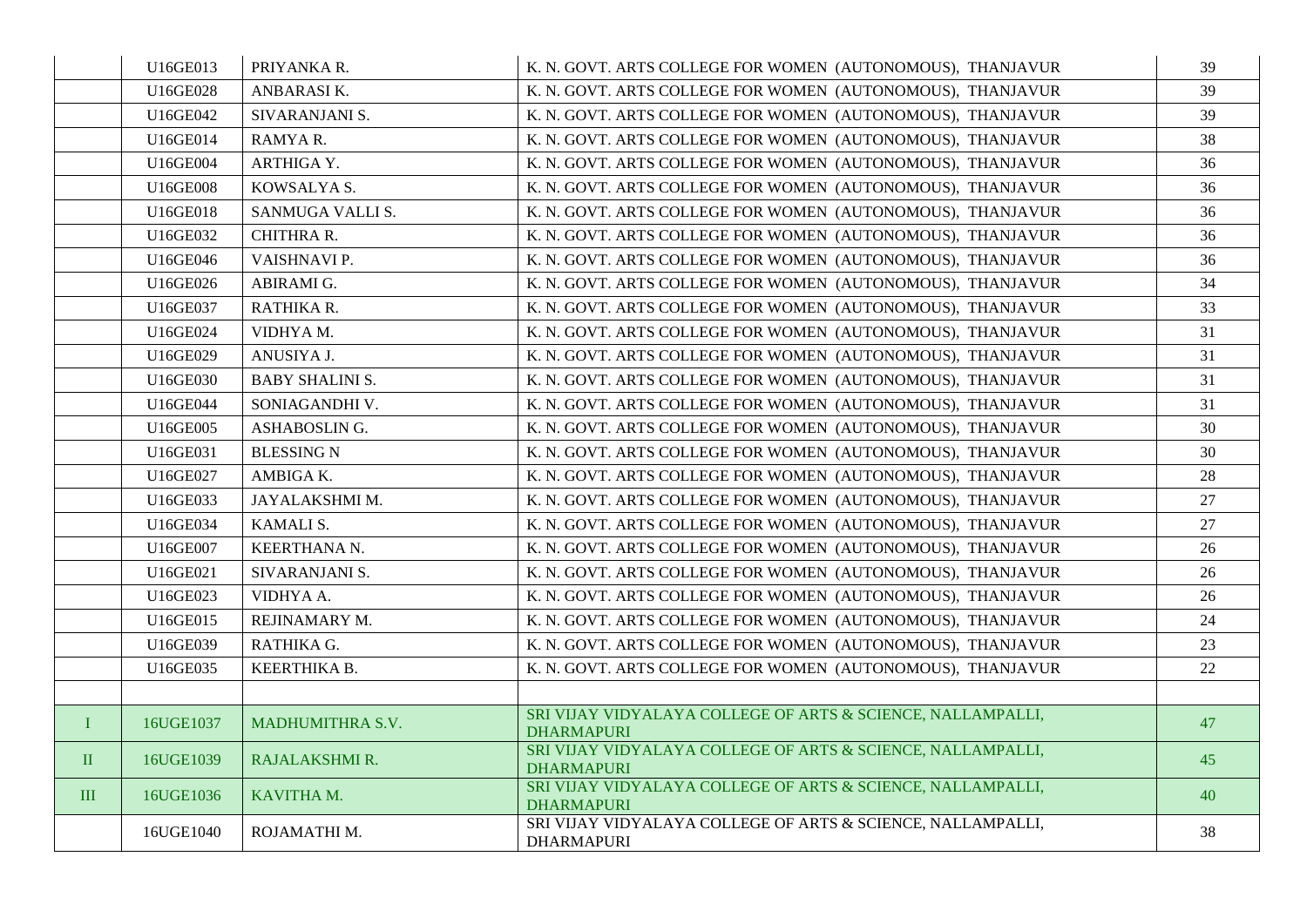|              | 16UGE1035   | <b>ARPUTHUM S.</b>        | SRI VIJAY VIDYALAYA COLLEGE OF ARTS & SCIENCE, NALLAMPALLI,<br><b>DHARMAPURI</b> | 34 |
|--------------|-------------|---------------------------|----------------------------------------------------------------------------------|----|
|              | 16UGE1038   | MEENAKSHI P.              | SRI VIJAY VIDYALAYA COLLEGE OF ARTS & SCIENCE, NALLAMPALLI,<br><b>DHARMAPURI</b> | 31 |
|              |             |                           |                                                                                  |    |
| T            | CB16S250020 | <b>RENGA RAJ O</b>        | GOVERNMENT ARTS COLLEGE, TIRUCHIRAPPALLI                                         | 57 |
| $\rm II$     | CB16S250012 | <b>KAVITHAR</b>           | GOVERNMENT ARTS COLLEGE, TIRUCHIRAPPALLI                                         | 50 |
| $\rm III$    | CB16S250026 | <b>VEERASELVAM G</b>      | GOVERNMENT ARTS COLLEGE, TIRUCHIRAPPALLI                                         | 46 |
|              | CB16S250022 | SOWNDARYAK                | GOVERNMENT ARTS COLLEGE, TIRUCHIRAPPALLI                                         | 45 |
|              | CB16S250025 | <b>THAMBIDURAI V</b>      | GOVERNMENT ARTS COLLEGE, TIRUCHIRAPPALLI                                         | 45 |
|              | CB16S250018 | <b>RAJALAKSHMI R</b>      | GOVERNMENT ARTS COLLEGE. TIRUCHIRAPPALLI                                         | 43 |
|              | CB16S250021 | <b>SANDHYAD</b>           | GOVERNMENT ARTS COLLEGE, TIRUCHIRAPPALLI                                         | 42 |
|              | CB16S250015 | POOVARASAN S              | GOVERNMENT ARTS COLLEGE, TIRUCHIRAPPALLI                                         | 41 |
|              | CB16S250011 | <b>CHIDRAL</b>            | GOVERNMENT ARTS COLLEGE, TIRUCHIRAPPALLI                                         | 39 |
|              | CB16S250017 | <b>RAKESHKUMAR G</b>      | GOVERNMENT ARTS COLLEGE, TIRUCHIRAPPALLI                                         | 34 |
|              | CB16S250010 | ALVIN ARULARASAN S        | GOVERNMENT ARTS COLLEGE, TIRUCHIRAPPALLI                                         | 32 |
|              | CB16S250013 | LEO ABOCKIA RAJ A         | GOVERNMENT ARTS COLLEGE, TIRUCHIRAPPALLI                                         | 31 |
|              | CB16S250014 | <b>MONISHA G</b>          | GOVERNMENT ARTS COLLEGE, TIRUCHIRAPPALLI                                         | 31 |
|              | CB16S250016 | PRAKASH P                 | GOVERNMENT ARTS COLLEGE, TIRUCHIRAPPALLI                                         | 28 |
|              | CB16S250023 | <b>SURYAK</b>             | GOVERNMENT ARTS COLLEGE, TIRUCHIRAPPALLI                                         | 27 |
|              |             |                           |                                                                                  |    |
| $\bf I$      | 16GEB209    | <b>MANOJ KUMAR K</b>      | AVVM SRI PUSHPAM COLLEGE, POONDI, THANJAVUR                                      | 40 |
| $\mathbf{I}$ | 16GEB212    | VENGATESH WARA PRASANTH K | AVVM SRI PUSHPAM COLLEGE, POONDI, THANJAVUR                                      | 34 |
| $\mathbf{I}$ | 16GEB257    | <b>MADHUBALAK</b>         | AVVM SRI PUSHPAM COLLEGE, POONDI, THANJAVUR                                      | 34 |
| $\rm III$    | 16GEB203    | <b>VETRI SELVAN</b>       | AVVM SRI PUSHPAM COLLEGE, POONDI, THANJAVUR                                      | 32 |
|              | 16GEB207    | <b>THAYALAN B</b>         | AVVM SRI PUSHPAM COLLEGE, POONDI, THANJAVUR                                      | 31 |
|              | 16GEB211    | <b>MARI MUTHU B</b>       | AVVM SRI PUSHPAM COLLEGE, POONDI, THANJAVUR                                      | 31 |
|              | 16GEB208    | <b>RAM PRAKASH K</b>      | AVVM SRI PUSHPAM COLLEGE, POONDI, THANJAVUR                                      | 30 |
|              | 16GEB255    | <b>MALLIKA M</b>          | AVVM SRI PUSHPAM COLLEGE, POONDI, THANJAVUR                                      | 29 |
|              | 16GEB202    | <b>SURENDARD</b>          | AVVM SRI PUSHPAM COLLEGE, POONDI, THANJAVUR                                      | 28 |
|              | 16GEB252    | <b>PARKAVIS</b>           | AVVM SRI PUSHPAM COLLEGE, POONDI, THANJAVUR                                      | 28 |
|              | 16GEB253    | <b>GAYATHRIN</b>          | AVVM SRI PUSHPAM COLLEGE, POONDI, THANJAVUR                                      | 27 |
|              | 16GEB256    | <b>ELAVARASIR</b>         | AVVM SRI PUSHPAM COLLEGE, POONDI, THANJAVUR                                      | 26 |
|              | 16GEB251    | <b>AARTHIK</b>            | AVVM SRI PUSHPAM COLLEGE, POONDI, THANJAVUR                                      | 25 |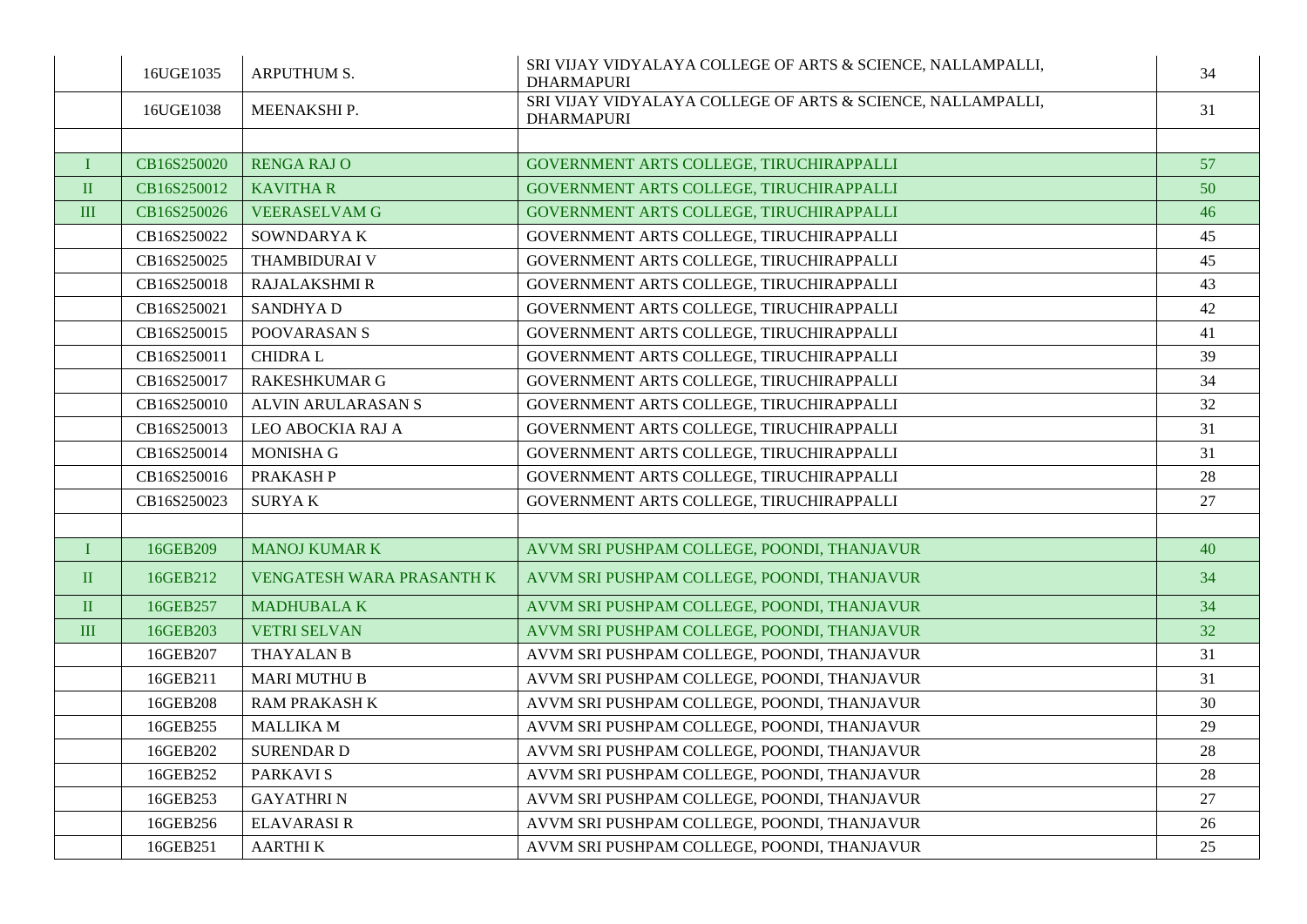|              | 16GEB254 | <b>MALATHIP</b>         | AVVM SRI PUSHPAM COLLEGE, POONDI, THANJAVUR | 21 |
|--------------|----------|-------------------------|---------------------------------------------|----|
|              |          |                         |                                             |    |
| $\mathbf{I}$ | 160801   | <b>ABARNAR</b>          | GOVERNMENT ARTS COLLEGE (AUTONOMOUS), KARUR | 66 |
| $\mathbf{I}$ | 160852   | <b>ARUL SUNDARRAJ S</b> | GOVERNMENT ARTS COLLEGE (AUTONOMOUS), KARUR | 50 |
| III          | 160851   | <b>ANANTH</b>           | GOVERNMENT ARTS COLLEGE (AUTONOMOUS), KARUR | 47 |
|              | 160823   | <b>MANIMEKALAI G</b>    | GOVERNMENT ARTS COLLEGE (AUTONOMOUS), KARUR | 44 |
|              | 160832   | <b>SAKTHIVEL M</b>      | GOVERNMENT ARTS COLLEGE (AUTONOMOUS), KARUR | 43 |
|              | 160857   | <b>DIVYAS</b>           | GOVERNMENT ARTS COLLEGE (AUTONOMOUS), KARUR | 43 |
|              | 160814   | <b>HEMANIVEDIKA G</b>   | GOVERNMENT ARTS COLLEGE (AUTONOMOUS), KARUR | 42 |
|              | 160840   | YUVRAJ K                | GOVERNMENT ARTS COLLEGE (AUTONOMOUS), KARUR | 42 |
|              | 160835   | <b>SURYA PRABHU P</b>   | GOVERNMENT ARTS COLLEGE (AUTONOMOUS), KARUR | 40 |
|              | 160824   | <b>MEKALA S</b>         | GOVERNMENT ARTS COLLEGE (AUTONOMOUS), KARUR | 39 |
|              | 160833   | <b>SAKTHIVEL M</b>      | GOVERNMENT ARTS COLLEGE (AUTONOMOUS), KARUR | 39 |
|              | 160816   | <b>JOTHIM</b>           | GOVERNMENT ARTS COLLEGE (AUTONOMOUS), KARUR | 38 |
|              | 160855   | <b>CHANDRU M</b>        | GOVERNMENT ARTS COLLEGE (AUTONOMOUS), KARUR | 38 |
|              | 160858   | <b>DURGA DEVIT</b>      | GOVERNMENT ARTS COLLEGE (AUTONOMOUS), KARUR | 37 |
|              | 160825   | MOHAMAD AJISH H         | GOVERNMENT ARTS COLLEGE (AUTONOMOUS), KARUR | 36 |
|              | 160854   | <b>CHANDRAN P</b>       | GOVERNMENT ARTS COLLEGE (AUTONOMOUS), KARUR | 36 |
|              | 160837   | SRI PRIYA S             | GOVERNMENT ARTS COLLEGE (AUTONOMOUS), KARUR | 35 |
|              | 160829   | PADHUMPONNU P           | GOVERNMENT ARTS COLLEGE (AUTONOMOUS), KARUR | 34 |
|              | 160859   | <b>GOVINDARAJ M</b>     | GOVERNMENT ARTS COLLEGE (AUTONOMOUS), KARUR | 34 |
|              | 160807   | <b>DINSH KUMAR M</b>    | GOVERNMENT ARTS COLLEGE (AUTONOMOUS), KARUR | 33 |
|              | 160826   | MUNIAPPAN M             | GOVERNMENT ARTS COLLEGE (AUTONOMOUS), KARUR | 33 |
|              | 160877   | PRAVEENA S              | GOVERNMENT ARTS COLLEGE (AUTONOMOUS), KARUR | 32 |
|              | 160879   | SADAIYAMMAL M           | GOVERNMENT ARTS COLLEGE (AUTONOMOUS), KARUR | 32 |
|              | 160883   | <b>SIVAPRIYA S</b>      | GOVERNMENT ARTS COLLEGE (AUTONOMOUS), KARUR | 32 |
|              | 160875   | NAMDHAKUMAR K           | GOVERNMENT ARTS COLLEGE (AUTONOMOUS), KARUR | 31 |
|              | 160805   | <b>BALASUTRAMANI S</b>  | GOVERNMENT ARTS COLLEGE (AUTONOMOUS), KARUR | 30 |
|              | 160820   | <b>KIRUTHIKA A</b>      | GOVERNMENT ARTS COLLEGE (AUTONOMOUS), KARUR | 30 |
|              | 160865   | <b>KANNANK</b>          | GOVERNMENT ARTS COLLEGE (AUTONOMOUS), KARUR | 30 |
|              | 160819   | <b>KATHIR RAMAN K</b>   | GOVERNMENT ARTS COLLEGE (AUTONOMOUS), KARUR | 29 |
|              | 160882   | <b>SENTHIL KUMAR B</b>  | GOVERNMENT ARTS COLLEGE (AUTONOMOUS), KARUR | 29 |
|              | 160886   | <b>SUNDARRAJ B</b>      | GOVERNMENT ARTS COLLEGE (AUTONOMOUS), KARUR | 29 |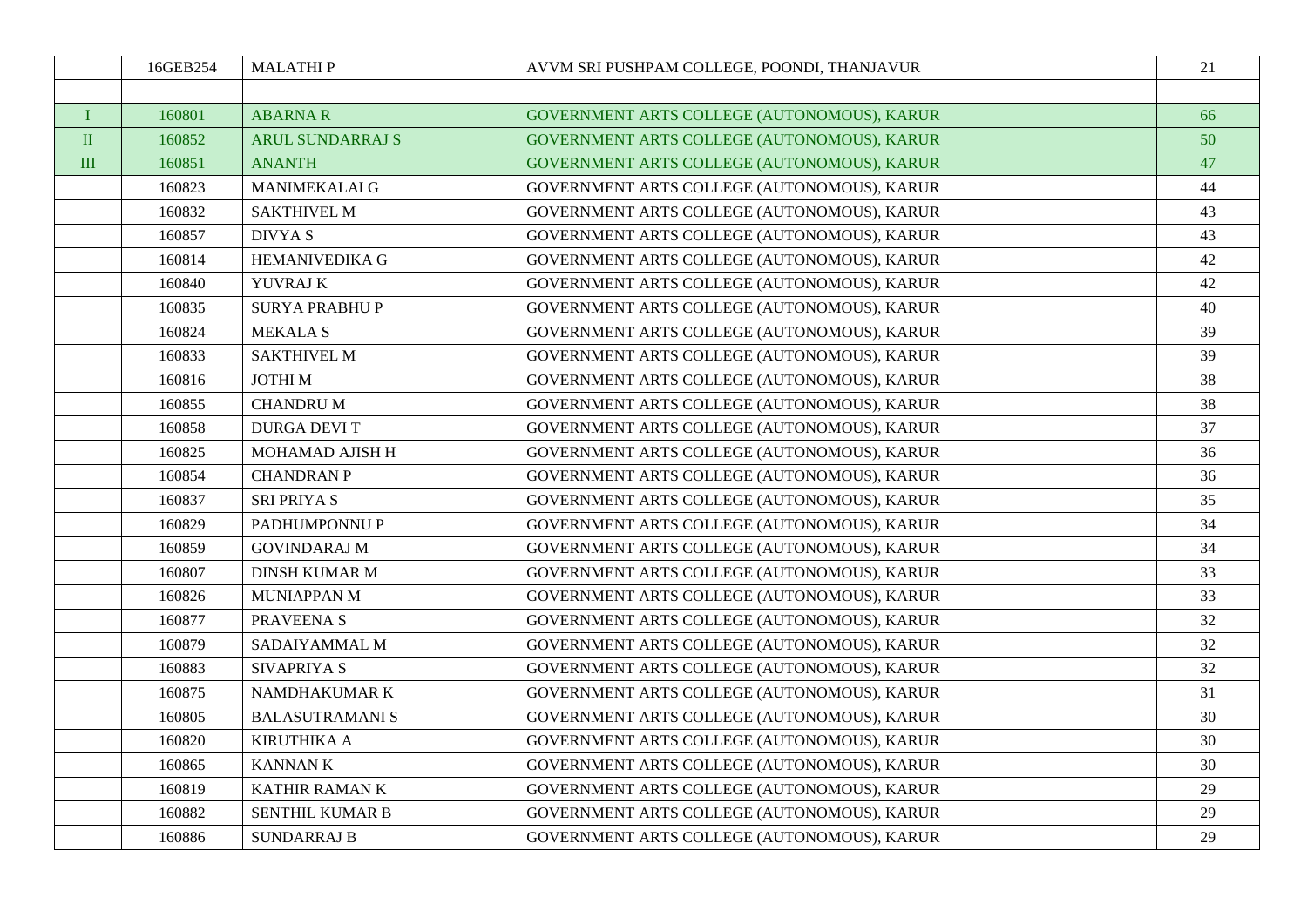|              | 160806     | <b>DEVIKAD</b>             | GOVERNMENT ARTS COLLEGE (AUTONOMOUS), KARUR    | 28 |
|--------------|------------|----------------------------|------------------------------------------------|----|
|              | 160828     | <b>NANDHINI R</b>          | GOVERNMENT ARTS COLLEGE (AUTONOMOUS), KARUR    | 27 |
|              | 160887     | <b>UMAMANJESWARI R</b>     | GOVERNMENT ARTS COLLEGE (AUTONOMOUS), KARUR    | 27 |
|              | 160809     | <b>GEETHAK</b>             | GOVERNMENT ARTS COLLEGE (AUTONOMOUS), KARUR    | 26 |
|              | 160813     | <b>GUNASEKAR A</b>         | GOVERNMENT ARTS COLLEGE (AUTONOMOUS), KARUR    | 26 |
|              | 160880     | <b>SANGEETHAM</b>          | GOVERNMENT ARTS COLLEGE (AUTONOMOUS), KARUR    | 26 |
|              | 160802     | <b>ABINAP</b>              | GOVERNMENT ARTS COLLEGE (AUTONOMOUS), KARUR    | 25 |
|              | 160868     | <b>KRISHNAVENI R</b>       | GOVERNMENT ARTS COLLEGE (AUTONOMOUS), KARUR    | 25 |
|              | 160872     | <b>MOHANRAJ R</b>          | GOVERNMENT ARTS COLLEGE (AUTONOMOUS), KARUR    | 25 |
|              | 160889     | VIGNESH K                  | GOVERNMENT ARTS COLLEGE (AUTONOMOUS), KARUR    | 25 |
|              | 160830     | <b>PUMITHA G</b>           | GOVERNMENT ARTS COLLEGE (AUTONOMOUS), KARUR    | 24 |
|              | 160827     | <b>MUNUSWAMY S</b>         | GOVERNMENT ARTS COLLEGE (AUTONOMOUS), KARUR    | 23 |
|              | 160853     | <b>BARATHI</b>             | GOVERNMENT ARTS COLLEGE (AUTONOMOUS), KARUR    | 23 |
|              | 160864     | <b>JEENSKUMAR R</b>        | GOVERNMENT ARTS COLLEGE (AUTONOMOUS), KARUR    | 22 |
|              | 160862     | <b>JAYAKUMAR M</b>         | GOVERNMENT ARTS COLLEGE (AUTONOMOUS), KARUR    | 21 |
|              | 160853     | <b>DEEPAS</b>              | GOVERNMENT ARTS COLLEGE (AUTONOMOUS), KARUR    | 21 |
|              | 160863     | <b>JAYAPRAKASHM</b>        | GOVERNMENT ARTS COLLEGE (AUTONOMOUS), KARUR    | 20 |
|              | 160867     | <b>KARTHICK G</b>          | GOVERNMENT ARTS COLLEGE (AUTONOMOUS), KARUR    | 19 |
|              | 160811     | <b>GOWSALYAS</b>           | GOVERNMENT ARTS COLLEGE (AUTONOMOUS), KARUR    | 18 |
|              | 160806     | <b>DHIVYAP</b>             | GOVERNMENT ARTS COLLEGE (AUTONOMOUS), KARUR    | 18 |
|              |            |                            |                                                |    |
| $\mathbf{I}$ | 1662TER026 | <b>SARUMATHI C</b>         | GOVERNMENT ARTS COLLEGE FOR WOMEN, NALAKKOTTAI | 56 |
| $\mathbf{I}$ | 1662TER004 | <b>CHITRA SELVAPRIYA A</b> | GOVERNMENT ARTS COLLEGE FOR WOMEN, NALAKKOTTAI | 52 |
| $\rm II$     | 1662TER005 | <b>DIVYAP</b>              | GOVERNMENT ARTS COLLEGE FOR WOMEN, NALAKKOTTAI | 52 |
| III          | 1662TER014 | <b>NISHA S</b>             | GOVERNMENT ARTS COLLEGE FOR WOMEN, NALAKKOTTAI | 51 |
|              | 1662TER013 | MUTHUPANDIYAMMAL P         | GOVERNMENT ARTS COLLEGE FOR WOMEN, NALAKKOTTAI | 50 |
|              | 1662TER018 | POOVETHA R                 | GOVERNMENT ARTS COLLEGE FOR WOMEN, NALAKKOTTAI | 50 |
|              | 1662TER019 | <b>RAMYAK</b>              | GOVERNMENT ARTS COLLEGE FOR WOMEN, NALAKKOTTAI | 50 |
|              | 1662TER006 | <b>GAYATHRI R</b>          | GOVERNMENT ARTS COLLEGE FOR WOMEN, NALAKKOTTAI | 48 |
|              | 1662TER007 | JAYANTHIPRIYA C            | GOVERNMENT ARTS COLLEGE FOR WOMEN, NALAKKOTTAI | 48 |
|              | 1662TER017 | POTHU V                    | GOVERNMENT ARTS COLLEGE FOR WOMEN, NALAKKOTTAI | 48 |
|              | 1662TER021 | SANGEETHA D                | GOVERNMENT ARTS COLLEGE FOR WOMEN, NALAKKOTTAI | 48 |
|              | 1662TER027 | <b>SASIKALAK</b>           | GOVERNMENT ARTS COLLEGE FOR WOMEN, NALAKKOTTAI | 48 |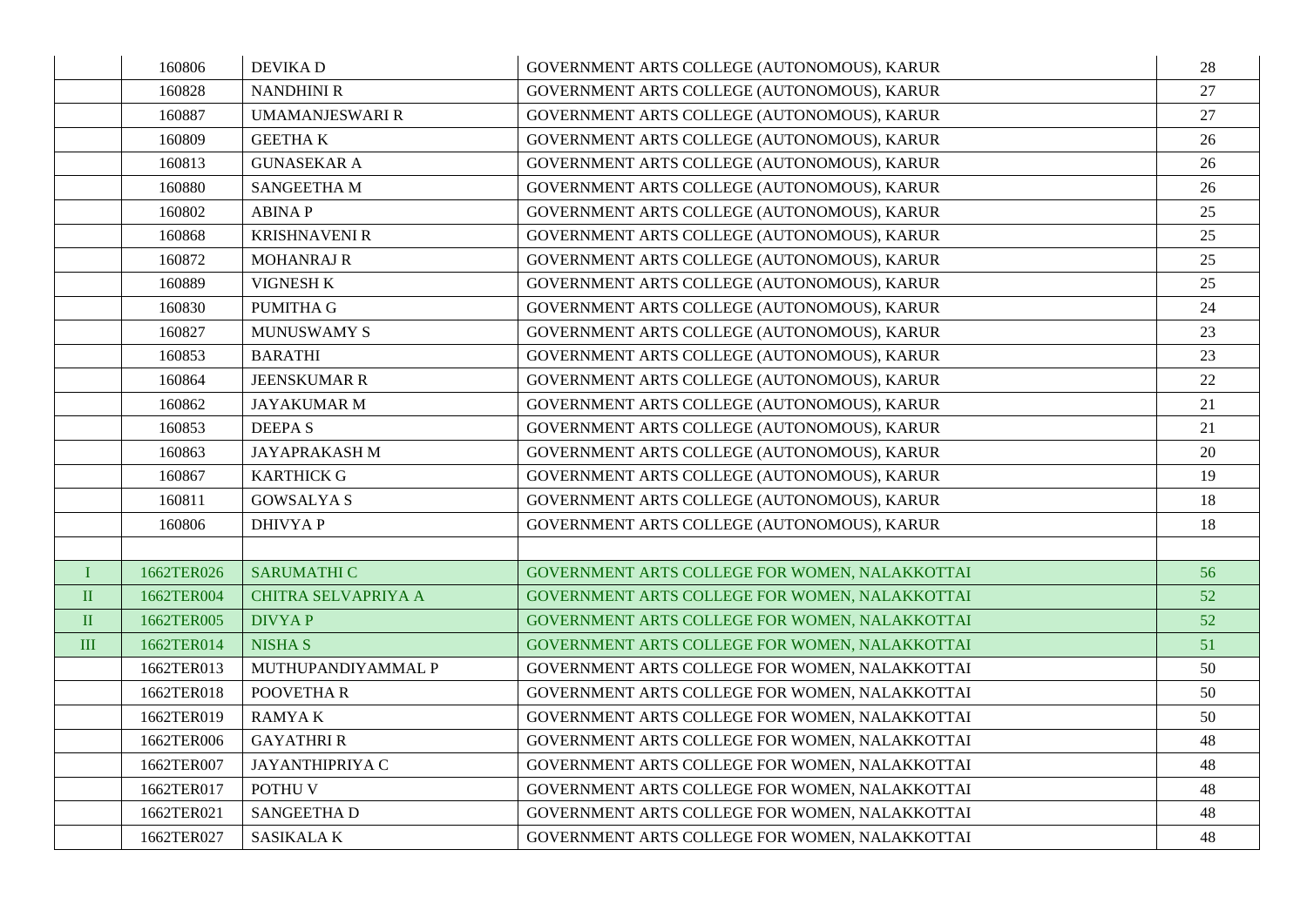|              | 1662TER001 | <b>ANITHA A</b>        | GOVERNMENT ARTS COLLEGE FOR WOMEN, NALAKKOTTAI | 47 |
|--------------|------------|------------------------|------------------------------------------------|----|
|              | 1662TER024 | <b>SANTHIYA S</b>      | GOVERNMENT ARTS COLLEGE FOR WOMEN, NALAKKOTTAI | 47 |
|              | 1662TER031 | <b>SUNDARIA</b>        | GOVERNMENT ARTS COLLEGE FOR WOMEN, NALAKKOTTAI | 47 |
|              | 1662TER015 | PACKIYALAKSHMI S       | GOVERNMENT ARTS COLLEGE FOR WOMEN, NALAKKOTTAI | 46 |
|              | 1662TER016 | PERPECHUVA R           | GOVERNMENT ARTS COLLEGE FOR WOMEN, NALAKKOTTAI | 46 |
|              | 1662TER029 | SOUNDHARYA D           | GOVERNMENT ARTS COLLEGE FOR WOMEN, NALAKKOTTAI | 44 |
|              | 1662TER003 | CHINNAPAPPATHI P       | GOVERNMENT ARTS COLLEGE FOR WOMEN, NALAKKOTTAI | 42 |
|              | 1662TER034 | <b>VAIDEGIS</b>        | GOVERNMENT ARTS COLLEGE FOR WOMEN, NALAKKOTTAI | 42 |
|              | 1662TER008 | <b>KEERTHANA S</b>     | GOVERNMENT ARTS COLLEGE FOR WOMEN, NALAKKOTTAI | 41 |
|              | 1662TER032 | <b>TAMILARASI A</b>    | GOVERNMENT ARTS COLLEGE FOR WOMEN, NALAKKOTTAI | 41 |
|              | 1662TER009 | <b>KEARTHANA M</b>     | GOVERNMENT ARTS COLLEGE FOR WOMEN, NALAKKOTTAI | 40 |
|              | 1662TER034 | VIDYA M                | GOVERNMENT ARTS COLLEGE FOR WOMEN, NALAKKOTTAI | 37 |
|              | 1662TER011 | MAGESWARI M            | GOVERNMENT ARTS COLLEGE FOR WOMEN, NALAKKOTTAI | 32 |
|              | 1662TER023 | <b>SANTHINI DEVI S</b> | GOVERNMENT ARTS COLLEGE FOR WOMEN, NALAKKOTTAI | 30 |
|              | 1662TER020 | <b>RAJESWARI J</b>     | GOVERNMENT ARTS COLLEGE FOR WOMEN, NALAKKOTTAI | 22 |
|              |            |                        |                                                |    |
| I            | 16UGE1023  | <b>SAM KUMAR S.</b>    | ARIGHAR ANNA GOVT ARTS COLLEGE, NAMAKKAL       | 41 |
| $\mathbf{I}$ | 16UGE1022  | <b>SATHIVEL G.</b>     | ARIGHAR ANNA GOVT ARTS COLLEGE, NAMAKKAL       | 37 |
| III          | 16UGE1003  | ARUMUGAM M.            | ARIGHAR ANNA GOVT ARTS COLLEGE, NAMAKKAL       | 36 |
|              | 16UGE1008  | DHAYANITHI M.          | ARIGHAR ANNA GOVT ARTS COLLEGE, NAMAKKAL       | 34 |
|              | 16UGE1011  | HARIHARASUTHAN S.      | ARIGHAR ANNA GOVT ARTS COLLEGE, NAMAKKAL       | 34 |
|              | 16UGE1019  | PRASATH KUMAR V.       | ARIGHAR ANNA GOVT ARTS COLLEGE, NAMAKKAL       | 34 |
|              | 16UGE1030  | VELAYUTHAM J.          | ARIGHAR ANNA GOVT ARTS COLLEGE, NAMAKKAL       | 33 |
|              | 16UGE1034  | <b>KARNAN P.</b>       | ARIGHAR ANNA GOVT ARTS COLLEGE, NAMAKKAL       | 32 |
|              | 16UGE1009  | DHINAKARAN E.          | ARIGHAR ANNA GOVT ARTS COLLEGE, NAMAKKAL       | 28 |
|              | 16UGE1018  | PRABAKARAN S.          | ARIGHAR ANNA GOVT ARTS COLLEGE, NAMAKKAL       | 28 |
|              | 16UGE1026  | <b>SURENDHAR M.</b>    | ARIGHAR ANNA GOVT ARTS COLLEGE, NAMAKKAL       | 28 |
|              | 16UGE1006  | <b>BOOPATHI A.</b>     | ARIGHAR ANNA GOVT ARTS COLLEGE, NAMAKKAL       | 27 |
|              | 16UGE1024  | SATHIYARAJ G.          | ARIGHAR ANNA GOVT ARTS COLLEGE, NAMAKKAL       | 27 |
|              | 16UGE1021  | RAJKUMAR M.            | ARIGHAR ANNA GOVT ARTS COLLEGE, NAMAKKAL       | 26 |
|              | 16UGE1014  | LOGANATHAN R.          | ARIGHAR ANNA GOVT ARTS COLLEGE, NAMAKKAL       | 25 |
|              | 16UGE1025  | SUDALAI MANI M.        | ARIGHAR ANNA GOVT ARTS COLLEGE, NAMAKKAL       | 25 |
|              | 16UGE1005  | <b>BALA MURUGAN V.</b> | ARIGHAR ANNA GOVT ARTS COLLEGE, NAMAKKAL       | 24 |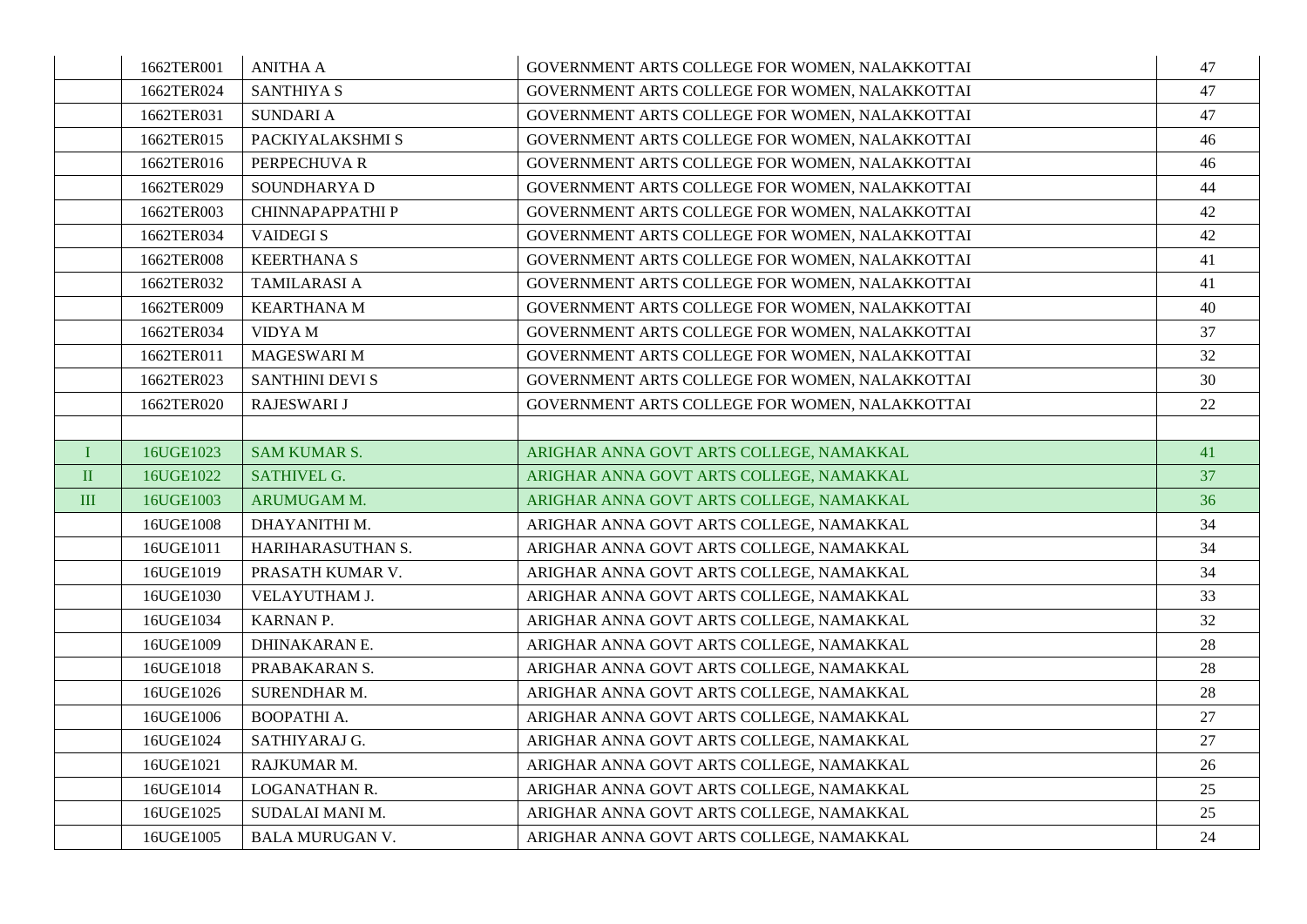|              | 16UGE1015 | LOGESHWARAN R.      | ARIGHAR ANNA GOVT ARTS COLLEGE, NAMAKKAL                          | 20 |
|--------------|-----------|---------------------|-------------------------------------------------------------------|----|
|              | 16UGE1010 | GOPLAKRISHNAN K.    | ARIGHAR ANNA GOVT ARTS COLLEGE, NAMAKKAL                          | 18 |
|              |           |                     |                                                                   |    |
| I            | U16G21575 | LILLY E.            | SREE MEENAKSHI GOVT. ARTS COLLEGE FOR WOMEN (AUTONOMOUS), MADURAI | 43 |
| $\mathbf{I}$ | U16G21572 | KOWSALYA M.         | SREE MEENAKSHI GOVT. ARTS COLLEGE FOR WOMEN (AUTONOMOUS), MADURAI | 42 |
| III          | U16G21592 | SANTHIYA V.         | SREE MEENAKSHI GOVT. ARTS COLLEGE FOR WOMEN (AUTONOMOUS), MADURAI | 41 |
|              | U16G21635 |                     | SREE MEENAKSHI GOVT. ARTS COLLEGE FOR WOMEN (AUTONOMOUS), MADURAI | 40 |
|              | U16G21569 | KALPANADEVI R.      | SREE MEENAKSHI GOVT. ARTS COLLEGE FOR WOMEN (AUTONOMOUS), MADURAI | 39 |
|              | U16G21601 | YAKINA B.           | SREE MEENAKSHI GOVT. ARTS COLLEGE FOR WOMEN (AUTONOMOUS), MADURAI | 39 |
|              | U16G21606 |                     | SREE MEENAKSHI GOVT. ARTS COLLEGE FOR WOMEN (AUTONOMOUS), MADURAI | 39 |
|              | U16G21613 |                     | SREE MEENAKSHI GOVT. ARTS COLLEGE FOR WOMEN (AUTONOMOUS), MADURAI | 39 |
|              | U16G21614 |                     | SREE MEENAKSHI GOVT. ARTS COLLEGE FOR WOMEN (AUTONOMOUS), MADURAI | 39 |
|              | U16G21641 |                     | SREE MEENAKSHI GOVT. ARTS COLLEGE FOR WOMEN (AUTONOMOUS), MADURAI | 39 |
|              | U16G21565 | <b>ISWARYA V.</b>   | SREE MEENAKSHI GOVT. ARTS COLLEGE FOR WOMEN (AUTONOMOUS), MADURAI | 38 |
|              | U16G21591 | SANGAVI BHARATHI K. | SREE MEENAKSHI GOVT. ARTS COLLEGE FOR WOMEN (AUTONOMOUS), MADURAI | 38 |
|              | U16G21626 |                     | SREE MEENAKSHI GOVT. ARTS COLLEGE FOR WOMEN (AUTONOMOUS), MADURAI | 38 |
|              | U16G21570 | KEERTHIKA N.        | SREE MEENAKSHI GOVT. ARTS COLLEGE FOR WOMEN (AUTONOMOUS), MADURAI | 37 |
|              | U16G21628 |                     | SREE MEENAKSHI GOVT. ARTS COLLEGE FOR WOMEN (AUTONOMOUS), MADURAI | 37 |
|              | U16G21638 |                     | SREE MEENAKSHI GOVT. ARTS COLLEGE FOR WOMEN (AUTONOMOUS), MADURAI | 37 |
|              | U16G21610 |                     | SREE MEENAKSHI GOVT. ARTS COLLEGE FOR WOMEN (AUTONOMOUS), MADURAI | 36 |
|              | U16G21573 | LAKSHMI R.          | SREE MEENAKSHI GOVT. ARTS COLLEGE FOR WOMEN (AUTONOMOUS), MADURAI | 35 |
|              | U16G21621 |                     | SREE MEENAKSHI GOVT. ARTS COLLEGE FOR WOMEN (AUTONOMOUS), MADURAI | 35 |
|              | U16G21633 |                     | SREE MEENAKSHI GOVT. ARTS COLLEGE FOR WOMEN (AUTONOMOUS), MADURAI | 35 |
|              | U16G21576 | MADHUBALA M.        | SREE MEENAKSHI GOVT. ARTS COLLEGE FOR WOMEN (AUTONOMOUS), MADURAI | 34 |
|              | U16G21625 |                     | SREE MEENAKSHI GOVT. ARTS COLLEGE FOR WOMEN (AUTONOMOUS), MADURAI | 34 |
|              | U16G21594 | SEETHA LAKSHMI B.   | SREE MEENAKSHI GOVT. ARTS COLLEGE FOR WOMEN (AUTONOMOUS), MADURAI | 33 |
|              | U16G21617 |                     | SREE MEENAKSHI GOVT. ARTS COLLEGE FOR WOMEN (AUTONOMOUS), MADURAI | 33 |
|              | U16G21620 |                     | SREE MEENAKSHI GOVT. ARTS COLLEGE FOR WOMEN (AUTONOMOUS), MADURAI | 33 |
|              | U16G21593 | SASI MUNEESWARI M.  | SREE MEENAKSHI GOVT. ARTS COLLEGE FOR WOMEN (AUTONOMOUS), MADURAI | 32 |
|              | U16G21598 | THARANI M.          | SREE MEENAKSHI GOVT. ARTS COLLEGE FOR WOMEN (AUTONOMOUS), MADURAI | 32 |
|              | U16G21618 |                     | SREE MEENAKSHI GOVT. ARTS COLLEGE FOR WOMEN (AUTONOMOUS), MADURAI | 32 |
|              | U16G21639 |                     | SREE MEENAKSHI GOVT. ARTS COLLEGE FOR WOMEN (AUTONOMOUS), MADURAI | 32 |
|              | U16G21560 | AGALYA A.           | SREE MEENAKSHI GOVT. ARTS COLLEGE FOR WOMEN (AUTONOMOUS), MADURAI | 31 |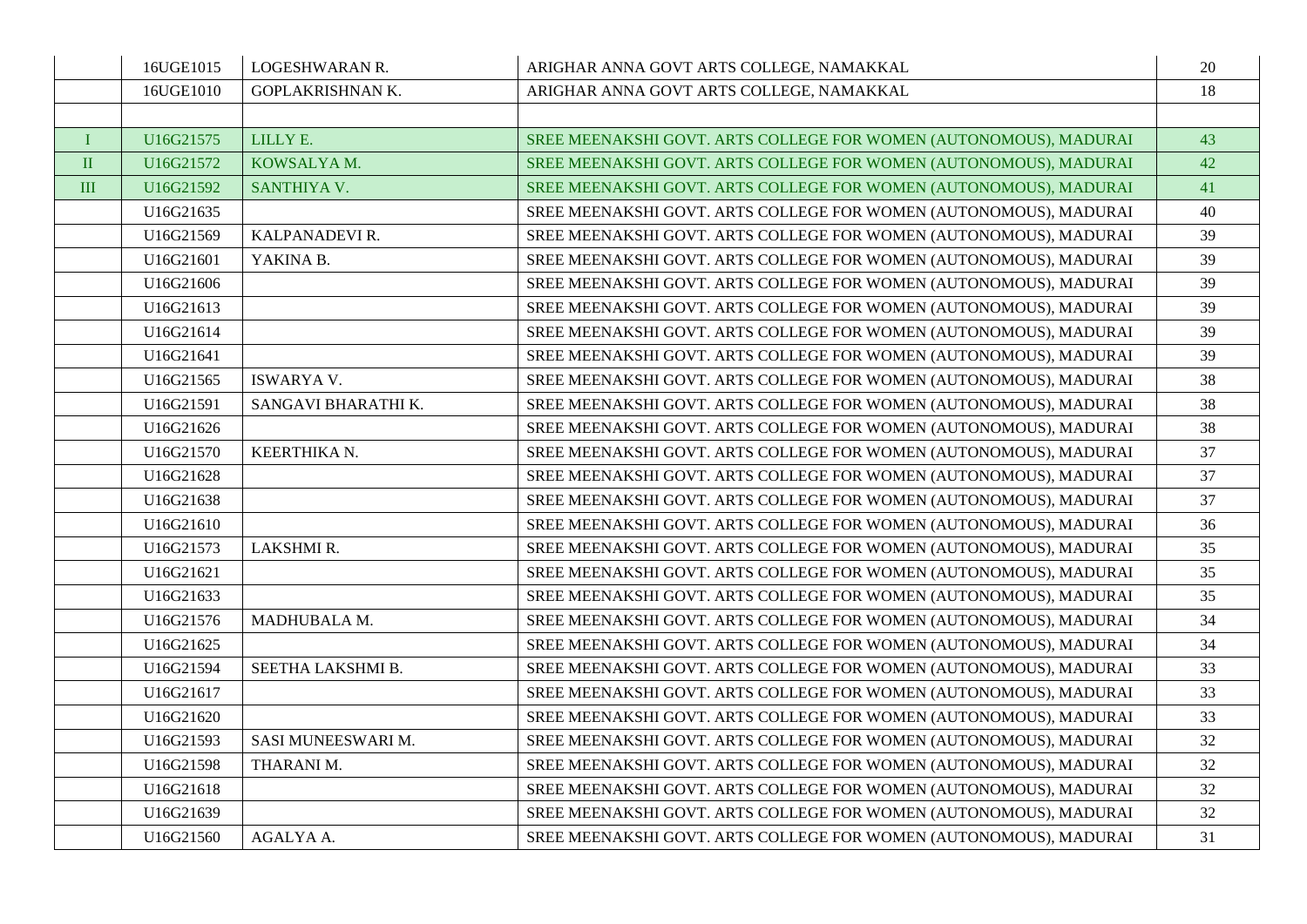|              | U16G21563 | ESTHAR RANI M.           | SREE MEENAKSHI GOVT. ARTS COLLEGE FOR WOMEN (AUTONOMOUS), MADURAI | 31 |
|--------------|-----------|--------------------------|-------------------------------------------------------------------|----|
|              | U16G21577 | MADUMITHA K.             | SREE MEENAKSHI GOVT. ARTS COLLEGE FOR WOMEN (AUTONOMOUS), MADURAI | 31 |
|              | U16G21582 | NISHANTHI D.             | SREE MEENAKSHI GOVT. ARTS COLLEGE FOR WOMEN (AUTONOMOUS), MADURAI | 31 |
|              | U16G21584 | PADHAM PRIYA M.          | SREE MEENAKSHI GOVT. ARTS COLLEGE FOR WOMEN (AUTONOMOUS), MADURAI | 31 |
|              | U16G21629 |                          | SREE MEENAKSHI GOVT. ARTS COLLEGE FOR WOMEN (AUTONOMOUS), MADURAI | 31 |
|              | U16G21636 |                          | SREE MEENAKSHI GOVT. ARTS COLLEGE FOR WOMEN (AUTONOMOUS), MADURAI | 31 |
|              | U16G21645 |                          | SREE MEENAKSHI GOVT. ARTS COLLEGE FOR WOMEN (AUTONOMOUS), MADURAI | 31 |
|              | U16G21583 | NISHOTHIYA BANU A.       | SREE MEENAKSHI GOVT. ARTS COLLEGE FOR WOMEN (AUTONOMOUS), MADURAI | 30 |
|              | U16G21589 | RENGA LAKSHMI S.         | SREE MEENAKSHI GOVT. ARTS COLLEGE FOR WOMEN (AUTONOMOUS), MADURAI | 30 |
|              | U16G21622 |                          | SREE MEENAKSHI GOVT. ARTS COLLEGE FOR WOMEN (AUTONOMOUS), MADURAI | 30 |
|              | U16G21596 | SUGANYA D.               | SREE MEENAKSHI GOVT. ARTS COLLEGE FOR WOMEN (AUTONOMOUS), MADURAI | 29 |
|              | U16G21603 | YOGA LAKSHMI K. P.       | SREE MEENAKSHI GOVT. ARTS COLLEGE FOR WOMEN (AUTONOMOUS), MADURAI | 29 |
|              | U16G21634 |                          | SREE MEENAKSHI GOVT. ARTS COLLEGE FOR WOMEN (AUTONOMOUS), MADURAI | 29 |
|              | U16G21627 |                          | SREE MEENAKSHI GOVT. ARTS COLLEGE FOR WOMEN (AUTONOMOUS), MADURAI | 28 |
|              | U16G21580 | NAGA JOTHI J.            | SREE MEENAKSHI GOVT. ARTS COLLEGE FOR WOMEN (AUTONOMOUS), MADURAI | 27 |
|              | U16G21581 | NANDINI M.               | SREE MEENAKSHI GOVT. ARTS COLLEGE FOR WOMEN (AUTONOMOUS), MADURAI | 27 |
|              | U16G21586 | PAVITHRA LAKSHMI S.      | SREE MEENAKSHI GOVT. ARTS COLLEGE FOR WOMEN (AUTONOMOUS), MADURAI | 27 |
|              | U16G21599 | THARANI ABIRAMI M.       | SREE MEENAKSHI GOVT. ARTS COLLEGE FOR WOMEN (AUTONOMOUS), MADURAI | 27 |
|              | U16G21646 |                          | SREE MEENAKSHI GOVT. ARTS COLLEGE FOR WOMEN (AUTONOMOUS), MADURAI | 27 |
|              | U16G21612 |                          | SREE MEENAKSHI GOVT. ARTS COLLEGE FOR WOMEN (AUTONOMOUS), MADURAI | 26 |
|              | U16G21571 | KOWSALYA K.              | SREE MEENAKSHI GOVT. ARTS COLLEGE FOR WOMEN (AUTONOMOUS), MADURAI | 25 |
|              | U16G21615 |                          | SREE MEENAKSHI GOVT. ARTS COLLEGE FOR WOMEN (AUTONOMOUS), MADURAI | 25 |
|              | U16G21631 |                          | SREE MEENAKSHI GOVT. ARTS COLLEGE FOR WOMEN (AUTONOMOUS), MADURAI | 24 |
|              | U16G21611 |                          | SREE MEENAKSHI GOVT. ARTS COLLEGE FOR WOMEN (AUTONOMOUS), MADURAI | 23 |
|              | U16G21562 | <b>BUVANESHWARI M.</b>   | SREE MEENAKSHI GOVT. ARTS COLLEGE FOR WOMEN (AUTONOMOUS), MADURAI | 22 |
|              | U16G21578 | MAHESWARI A.             | SREE MEENAKSHI GOVT. ARTS COLLEGE FOR WOMEN (AUTONOMOUS), MADURAI | 22 |
|              | U16G21566 | JEGATHEESWARI R.         | SREE MEENAKSHI GOVT. ARTS COLLEGE FOR WOMEN (AUTONOMOUS), MADURAI | 21 |
|              | U16G21607 |                          | SREE MEENAKSHI GOVT. ARTS COLLEGE FOR WOMEN (AUTONOMOUS), MADURAI | 21 |
|              | U16G21642 |                          | SREE MEENAKSHI GOVT. ARTS COLLEGE FOR WOMEN (AUTONOMOUS), MADURAI | 21 |
|              |           |                          |                                                                   |    |
| $\mathbf{I}$ | T16GE3399 | RAJASURYA R.             | GOVERNMENT ARTS COLLEGE (AUTONOMOUS), KUMBAKONAM                  | 43 |
| $\rm II$     | E16GE3374 | <b>SUBISH K.</b>         | GOVERNMENT ARTS COLLEGE (AUTONOMOUS), KUMBAKONAM                  | 40 |
| III          | E16GE3361 | <b>JAYIES JENIFER A.</b> | GOVERNMENT ARTS COLLEGE (AUTONOMOUS), KUMBAKONAM                  | 38 |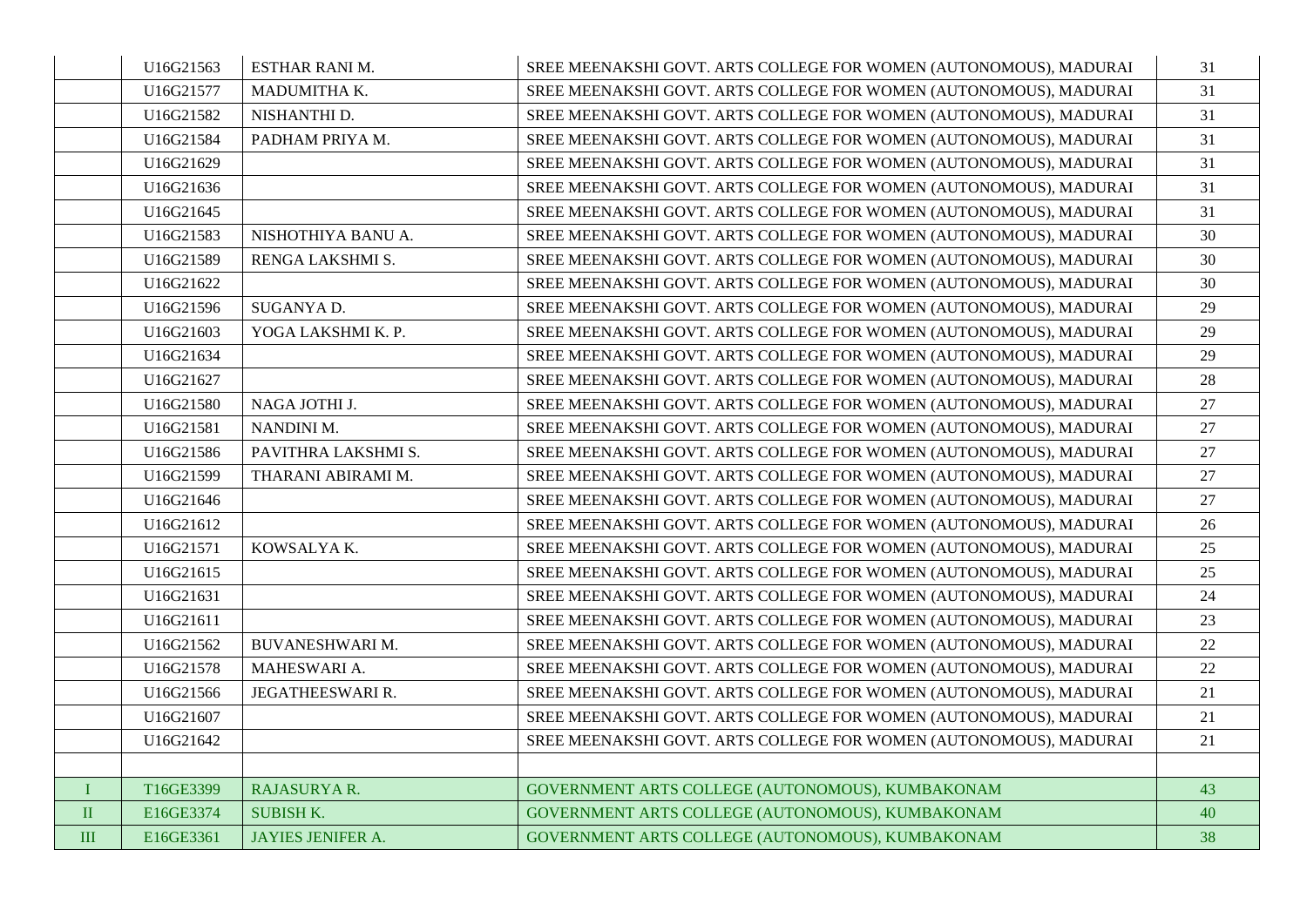| T16GE3404 | SENTHIL K.            | GOVERNMENT ARTS COLLEGE (AUTONOMOUS), KUMBAKONAM | 37 |
|-----------|-----------------------|--------------------------------------------------|----|
| T16GE3388 | DEEPAK R.             | GOVERNMENT ARTS COLLEGE (AUTONOMOUS), KUMBAKONAM | 35 |
| E16GE3373 | SEETHALAKSHMI L.      | GOVERNMENT ARTS COLLEGE (AUTONOMOUS), KUMBAKONAM | 35 |
| T16GE3406 | <b>SINTHUJA R.</b>    | GOVERNMENT ARTS COLLEGE (AUTONOMOUS), KUMBAKONAM | 34 |
| T16GE5403 | SARAVANAN R.          | GOVERNMENT ARTS COLLEGE (AUTONOMOUS), KUMBAKONAM | 34 |
| T16GE3398 | RAJA R.               | GOVERNMENT ARTS COLLEGE (AUTONOMOUS), KUMBAKONAM | 33 |
| E16GE3352 | ANATHARAJ S.          | GOVERNMENT ARTS COLLEGE (AUTONOMOUS), KUMBAKONAM | 33 |
| E16GE3355 | <b>BHARATH G.</b>     | GOVERNMENT ARTS COLLEGE (AUTONOMOUS), KUMBAKONAM | 33 |
| E16GE3362 | <b>KEERTHIGA S.</b>   | GOVERNMENT ARTS COLLEGE (AUTONOMOUS), KUMBAKONAM | 33 |
| E16GE3360 | JAYAGURU K.           | GOVERNMENT ARTS COLLEGE (AUTONOMOUS), KUMBAKONAM | 33 |
| T16GE3385 | ARISAKTHI M.          | GOVERNMENT ARTS COLLEGE (AUTONOMOUS), KUMBAKONAM | 32 |
| T16GE3408 | VIGNESHWARI N.        | GOVERNMENT ARTS COLLEGE (AUTONOMOUS), KUMBAKONAM | 32 |
| E16GE3372 | SEETHALAKSHMI C.      | GOVERNMENT ARTS COLLEGE (AUTONOMOUS), KUMBAKONAM | 32 |
| T16GE3384 | ARAWINDH K.           | GOVERNMENT ARTS COLLEGE (AUTONOMOUS), KUMBAKONAM | 31 |
| T16GE6391 | KARTHIKEYAN R.        | GOVERNMENT ARTS COLLEGE (AUTONOMOUS), KUMBAKONAM | 31 |
| E16GE3375 | SUREKA J.             | GOVERNMENT ARTS COLLEGE (AUTONOMOUS), KUMBAKONAM | 31 |
| E16GE3371 | SANTHOSH B.           | GOVERNMENT ARTS COLLEGE (AUTONOMOUS), KUMBAKONAM | 31 |
| E16GE3379 | VIMALARAJ S.          | GOVERNMENT ARTS COLLEGE (AUTONOMOUS), KUMBAKONAM | 30 |
| E16GE3376 | <b>SWAMINATHAN S.</b> | GOVERNMENT ARTS COLLEGE (AUTONOMOUS), KUMBAKONAM | 30 |
| T16GE3401 | SANGAVI S.            | GOVERNMENT ARTS COLLEGE (AUTONOMOUS), KUMBAKONAM | 29 |
| E16GE3356 | DEEPIKA J.            | GOVERNMENT ARTS COLLEGE (AUTONOMOUS), KUMBAKONAM | 29 |
| E16GE3363 | KIRUBANITHI S.        | GOVERNMENT ARTS COLLEGE (AUTONOMOUS), KUMBAKONAM | 29 |
| T16GE4409 | VIJAY R.              | GOVERNMENT ARTS COLLEGE (AUTONOMOUS), KUMBAKONAM | 28 |
| E16GE3378 | VIJAYALAYAN J.        | GOVERNMENT ARTS COLLEGE (AUTONOMOUS), KUMBAKONAM | 27 |
| T16GE3394 | MATHI RAJ K.          | GOVERNMENT ARTS COLLEGE (AUTONOMOUS), KUMBAKONAM | 26 |
| E16GE3364 | MATHAN P.             | GOVERNMENT ARTS COLLEGE (AUTONOMOUS), KUMBAKONAM | 26 |
| T16GE3393 | LAVANYA P.            | GOVERNMENT ARTS COLLEGE (AUTONOMOUS), KUMBAKONAM | 23 |
| E16GE3365 | NANTHAKUMAR I.        | GOVERNMENT ARTS COLLEGE (AUTONOMOUS), KUMBAKONAM | 23 |
| T16GE3387 | ARUNKUMAR S.          | GOVERNMENT ARTS COLLEGE (AUTONOMOUS), KUMBAKONAM | 22 |
| T16GE3395 | NADHINI J.            | GOVERNMENT ARTS COLLEGE (AUTONOMOUS), KUMBAKONAM | 22 |
| E16GE3359 | <b>IDRAJITH S.</b>    | GOVERNMENT ARTS COLLEGE (AUTONOMOUS), KUMBAKONAM | 22 |
| E16GE3358 | HARIHARAN R.          | GOVERNMENT ARTS COLLEGE (AUTONOMOUS), KUMBAKONAM | 22 |
|           |                       |                                                  |    |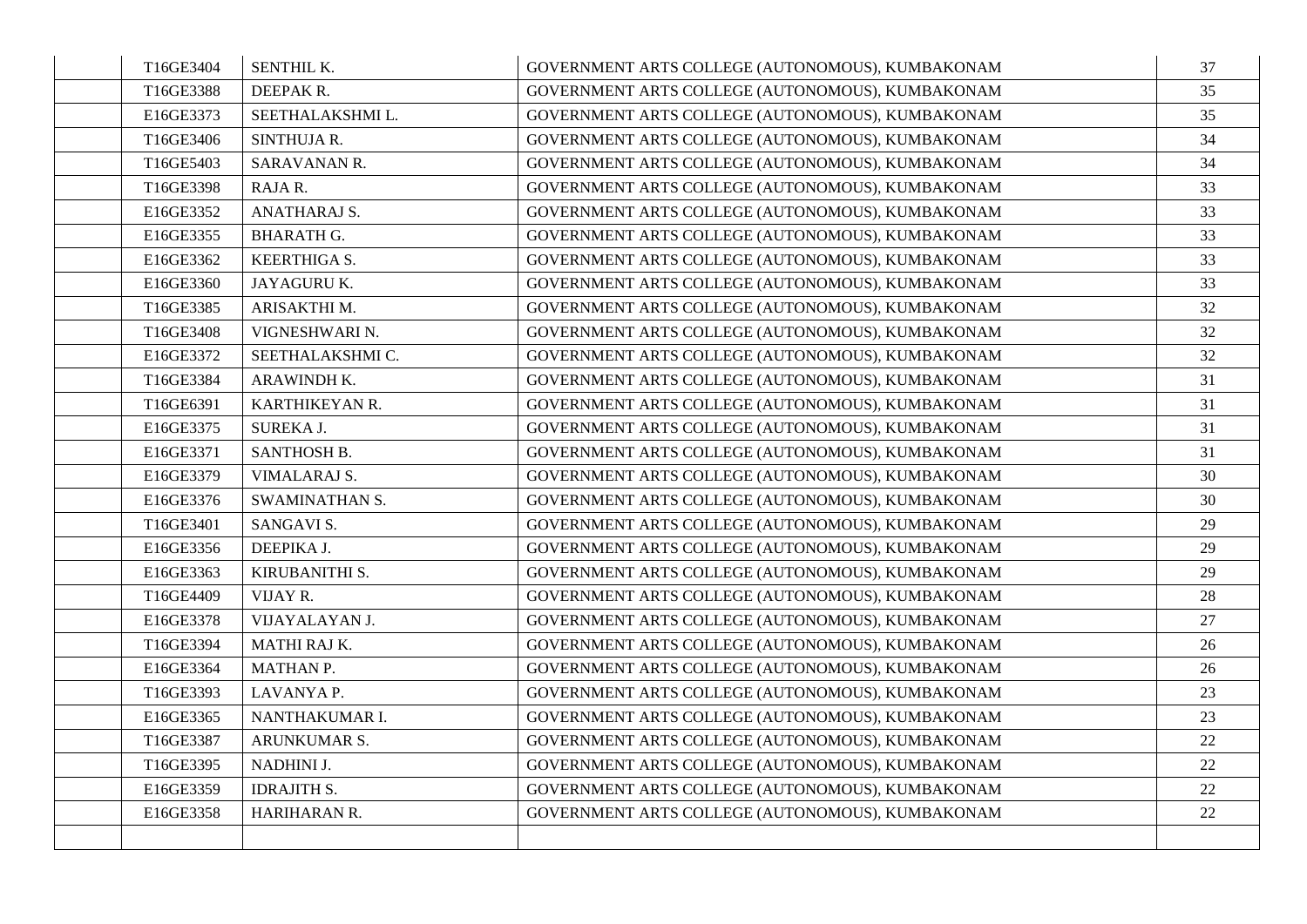| $\bf{I}$       | U15GE011 | HARSHAVARTHINI S.   | GOVERNMENT COLLEGE FOR WOMEN (AUTONOMOUS), KUMBAKONAM | 56 |
|----------------|----------|---------------------|-------------------------------------------------------|----|
| $\rm II$       | U15GE016 | <b>KAMALI S.</b>    | GOVERNMENT COLLEGE FOR WOMEN (AUTONOMOUS), KUMBAKONAM | 54 |
| $\mathbf{III}$ | U15GE002 | ABINAYA A.          | GOVERNMENT COLLEGE FOR WOMEN (AUTONOMOUS), KUMBAKONAM | 51 |
|                | U15GE021 | NIRMALA N.          | GOVERNMENT COLLEGE FOR WOMEN (AUTONOMOUS), KUMBAKONAM | 50 |
|                | U15GE034 | <b>SWETHAR.</b>     | GOVERNMENT COLLEGE FOR WOMEN (AUTONOMOUS), KUMBAKONAM | 50 |
|                | U15GE019 | LAKSHMIPRIYA V.     | GOVERNMENT COLLEGE FOR WOMEN (AUTONOMOUS), KUMBAKONAM | 48 |
|                | U15GE051 | KAVITHA PRIYA S.    | GOVERNMENT COLLEGE FOR WOMEN (AUTONOMOUS), KUMBAKONAM | 48 |
|                | U15GE052 | KAVIYA S.           | GOVERNMENT COLLEGE FOR WOMEN (AUTONOMOUS), KUMBAKONAM | 47 |
|                | U15GE057 | MAHALAKSHMI M.      | GOVERNMENT COLLEGE FOR WOMEN (AUTONOMOUS), KUMBAKONAM | 47 |
|                | U15GE033 | SWATHIPRIYA S.      | GOVERNMENT COLLEGE FOR WOMEN (AUTONOMOUS), KUMBAKONAM | 45 |
|                | U15GE064 | OVIYA S.            | GOVERNMENT COLLEGE FOR WOMEN (AUTONOMOUS), KUMBAKONAM | 45 |
|                | U15GE037 | VIJYAYALAKSHMI K.   | GOVERNMENT COLLEGE FOR WOMEN (AUTONOMOUS), KUMBAKONAM | 44 |
|                | U15GE003 | AKILA S.            | GOVERNMENT COLLEGE FOR WOMEN (AUTONOMOUS), KUMBAKONAM | 43 |
|                | U15GE007 | <b>BIRUNTHA R.</b>  | GOVERNMENT COLLEGE FOR WOMEN (AUTONOMOUS), KUMBAKONAM | 43 |
|                | U15GE013 | JAYASRI J.          | GOVERNMENT COLLEGE FOR WOMEN (AUTONOMOUS), KUMBAKONAM | 43 |
|                | U15GE014 | JAYASRI R.          | GOVERNMENT COLLEGE FOR WOMEN (AUTONOMOUS), KUMBAKONAM | 43 |
|                | U15GE025 | PRIYANGA P.         | GOVERNMENT COLLEGE FOR WOMEN (AUTONOMOUS), KUMBAKONAM | 42 |
|                | U15GE032 | SOBIKA R.           | GOVERNMENT COLLEGE FOR WOMEN (AUTONOMOUS), KUMBAKONAM | 42 |
|                | U15GE005 | <b>BALADEVI A.</b>  | GOVERNMENT COLLEGE FOR WOMEN (AUTONOMOUS), KUMBAKONAM | 41 |
|                | U15GE036 | THULASI R.          | GOVERNMENT COLLEGE FOR WOMEN (AUTONOMOUS), KUMBAKONAM | 41 |
|                | U15GE077 | UMAR.               | GOVERNMENT COLLEGE FOR WOMEN (AUTONOMOUS), KUMBAKONAM | 41 |
|                | U15GE034 | <b>SUDHA S.</b>     | GOVERNMENT COLLEGE FOR WOMEN (AUTONOMOUS), KUMBAKONAM | 40 |
|                | U15GE022 | NIVETHA M.          | GOVERNMENT COLLEGE FOR WOMEN (AUTONOMOUS), KUMBAKONAM | 40 |
|                | U15GE038 | VINITHA G.          | GOVERNMENT COLLEGE FOR WOMEN (AUTONOMOUS), KUMBAKONAM | 40 |
|                | U15GE074 | SOWNDARYA B.        | GOVERNMENT COLLEGE FOR WOMEN (AUTONOMOUS), KUMBAKONAM | 40 |
|                | U15GE009 | <b>DURGADEVI B.</b> | GOVERNMENT COLLEGE FOR WOMEN (AUTONOMOUS), KUMBAKONAM | 38 |
|                | U15GE010 | ELAVARASI R.        | GOVERNMENT COLLEGE FOR WOMEN (AUTONOMOUS), KUMBAKONAM | 38 |
|                | U15GE017 | KAVITHA M.          | GOVERNMENT COLLEGE FOR WOMEN (AUTONOMOUS), KUMBAKONAM | 38 |
|                | U15GE071 | SARANYA P.          | GOVERNMENT COLLEGE FOR WOMEN (AUTONOMOUS), KUMBAKONAM | 38 |
|                | U15GE012 | HAMAMALINI M.       | GOVERNMENT COLLEGE FOR WOMEN (AUTONOMOUS), KUMBAKONAM | 37 |
|                | U15GE026 | PRIYANGIRADEVI P.   | GOVERNMENT COLLEGE FOR WOMEN (AUTONOMOUS), KUMBAKONAM | 37 |
|                | U15GE041 | ASHIKA S.           | GOVERNMENT COLLEGE FOR WOMEN (AUTONOMOUS), KUMBAKONAM | 37 |
|                | U15GE073 | SHARMISTA V.        | GOVERNMENT COLLEGE FOR WOMEN (AUTONOMOUS), KUMBAKONAM | 37 |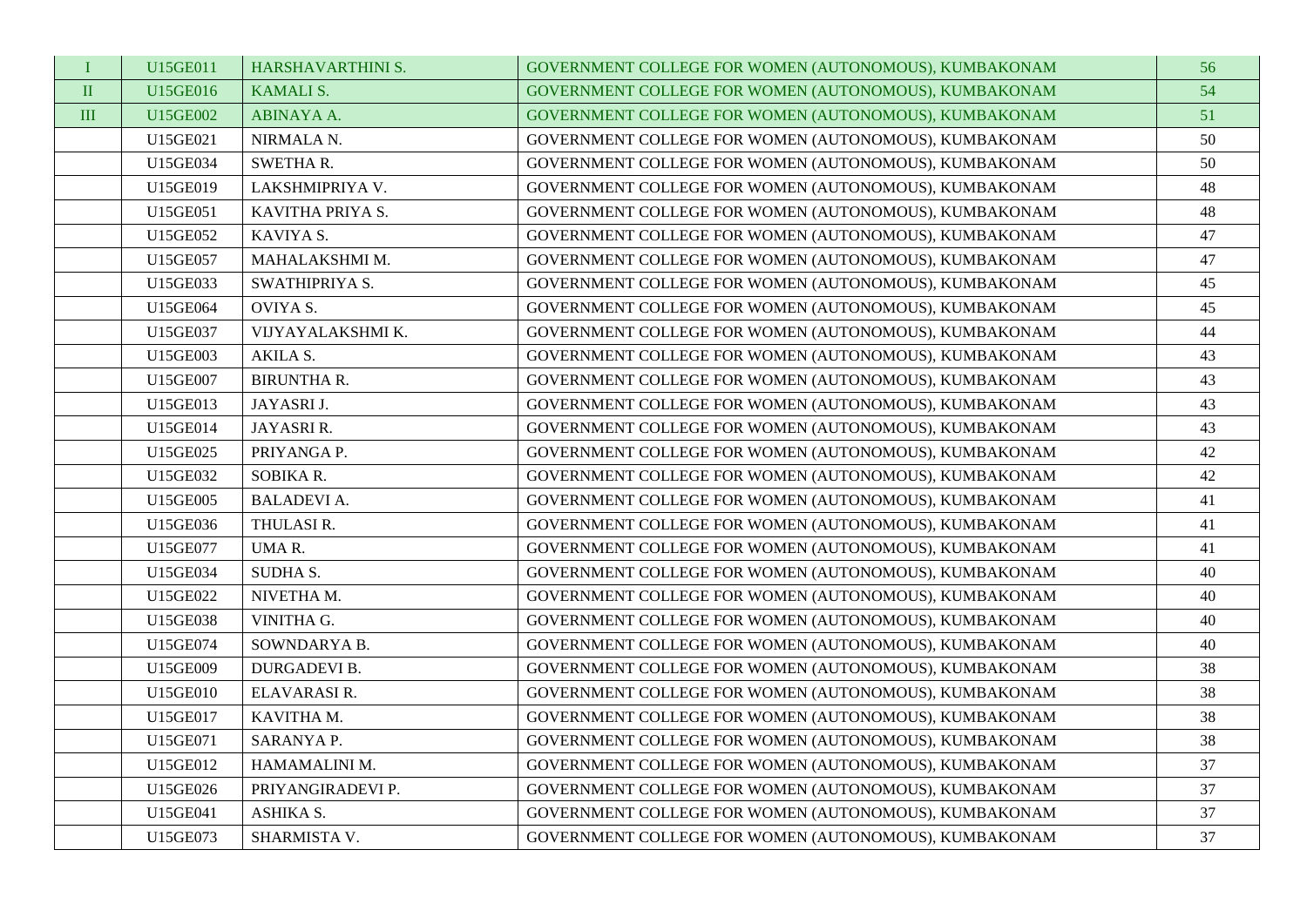|           | U15GE024   | PRIYADARSHINI U.        | GOVERNMENT COLLEGE FOR WOMEN (AUTONOMOUS), KUMBAKONAM   | 35     |
|-----------|------------|-------------------------|---------------------------------------------------------|--------|
|           | U15GE035   | THAMARAISELVI K.        | GOVERNMENT COLLEGE FOR WOMEN (AUTONOMOUS), KUMBAKONAM   | 35     |
|           | U15GE062   | NANDHINI N.             | GOVERNMENT COLLEGE FOR WOMEN (AUTONOMOUS), KUMBAKONAM   | 35     |
|           | U15GE018   | KIRUTHIKA M.            | GOVERNMENT COLLEGE FOR WOMEN (AUTONOMOUS), KUMBAKONAM   | 34     |
|           | U15GE045   | DELPHIN A.              | GOVERNMENT COLLEGE FOR WOMEN (AUTONOMOUS), KUMBAKONAM   | 34     |
|           | U15GE061   | NAGALKSHMI P.           | GOVERNMENT COLLEGE FOR WOMEN (AUTONOMOUS), KUMBAKONAM   | 34     |
|           | U15GE063   | NITHYA J.               | GOVERNMENT COLLEGE FOR WOMEN (AUTONOMOUS), KUMBAKONAM   | 34     |
|           | U15GE015   | KANMANI M.              | GOVERNMENT COLLEGE FOR WOMEN (AUTONOMOUS), KUMBAKONAM   | 33     |
|           | U15GE053   | KEERTHANA M.            | GOVERNMENT COLLEGE FOR WOMEN (AUTONOMOUS), KUMBAKONAM   | 33     |
|           | U15GE075   | SUBALAKSHMI V.          | GOVERNMENT COLLEGE FOR WOMEN (AUTONOMOUS), KUMBAKONAM   | 33     |
|           | U15GE043   | <b>BHUVANESHWARI R.</b> | GOVERNMENT COLLEGE FOR WOMEN (AUTONOMOUS), KUMBAKONAM   | 32     |
|           | U15GE058   | MAHALAKSHMI V.          | GOVERNMENT COLLEGE FOR WOMEN (AUTONOMOUS), KUMBAKONAM   | 32     |
|           | U15GE044   | DEEPA S.                | GOVERNMENT COLLEGE FOR WOMEN (AUTONOMOUS), KUMBAKONAM   | 31     |
|           | U15GE050   | JAYASHRI K.             | GOVERNMENT COLLEGE FOR WOMEN (AUTONOMOUS), KUMBAKONAM   | 31     |
|           | U15GE059   | <b>MAHARANI S.</b>      | GOVERNMENT COLLEGE FOR WOMEN (AUTONOMOUS), KUMBAKONAM   | 31     |
|           | U15GE067   | PRIYANKA R.             | GOVERNMENT COLLEGE FOR WOMEN (AUTONOMOUS), KUMBAKONAM   | 31     |
|           | U15GE027   | SANTHIYA M.             | GOVERNMENT COLLEGE FOR WOMEN (AUTONOMOUS), KUMBAKONAM   | 30     |
|           | U15GE030   | SELVAMANI B.            | GOVERNMENT COLLEGE FOR WOMEN (AUTONOMOUS), KUMBAKONAM   | 30     |
|           | U15GE006   | <b>BANUMATHI B.</b>     | GOVERNMENT COLLEGE FOR WOMEN (AUTONOMOUS), KUMBAKONAM   | 28     |
|           | U15GE065   | PRADEEPAK.              | GOVERNMENT COLLEGE FOR WOMEN (AUTONOMOUS), KUMBAKONAM   | 28     |
|           | U15GE070   | RAMYAR.                 | GOVERNMENT COLLEGE FOR WOMEN (AUTONOMOUS), KUMBAKONAM   | 28     |
|           | U15GE048   | <b>JAYANTHI S.</b>      | GOVERNMENT COLLEGE FOR WOMEN (AUTONOMOUS), KUMBAKONAM   | 27     |
|           | U15GE068   | PUSHPALAKSHMI M.        | GOVERNMENT COLLEGE FOR WOMEN (AUTONOMOUS), KUMBAKONAM   | 27     |
|           | U15GE072   | SANTHIYA S.             | GOVERNMENT COLLEGE FOR WOMEN (AUTONOMOUS), KUMBAKONAM   | $27\,$ |
|           | U15GE004   | ASHAM.                  | GOVERNMENT COLLEGE FOR WOMEN (AUTONOMOUS), KUMBAKONAM   | 24     |
|           | U15GE039   | ABINAYA A.              | GOVERNMENT COLLEGE FOR WOMEN (AUTONOMOUS), KUMBAKONAM   | 24     |
|           | U15GE069   | RAJESHWARI G.           | GOVERNMENT COLLEGE FOR WOMEN (AUTONOMOUS), KUMBAKONAM   | 24     |
|           | U15GE066   | PRATHIBA R.             | GOVERNMENT COLLEGE FOR WOMEN (AUTONOMOUS), KUMBAKONAM   | 23     |
|           |            |                         |                                                         |        |
| $\bf{I}$  | 16222Q0004 | <b>HARI PRASAD S.</b>   | BHARATHIAR UNIVERSITY ARTS AND SCIENCE COLLEGE, GUDALUR | 65     |
| $\rm II$  | 16222Q0001 | <b>DELEEP S.</b>        | BHARATHIAR UNIVERSITY ARTS AND SCIENCE COLLEGE, GUDALUR | 61     |
| $\rm III$ | 16222Q0028 | <b>APARNA P. MANOJ</b>  | BHARATHIAR UNIVERSITY ARTS AND SCIENCE COLLEGE. GUDALUR | 56     |
|           | 16222Q0038 | <b>MEERABABU</b>        | BHARATHIAR UNIVERSITY ARTS AND SCIENCE COLLEGE, GUDALUR | 55     |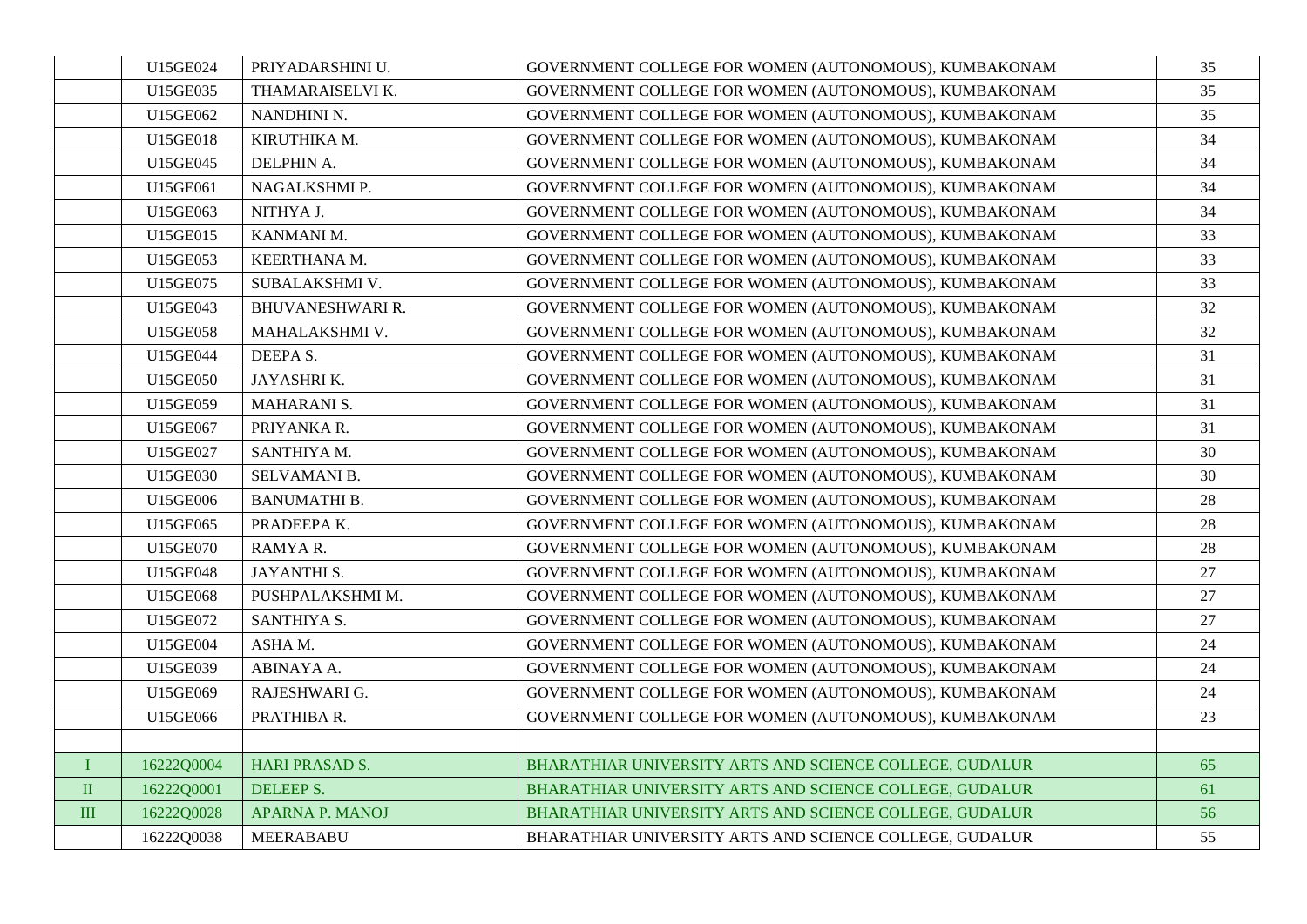| 16222Q0027 | ALEENA P. VARGHESE    | BHARATHIAR UNIVERSITY ARTS AND SCIENCE COLLEGE, GUDALUR | 51 |
|------------|-----------------------|---------------------------------------------------------|----|
| 16222Q0030 | <b>ASHNA VARGHESE</b> | BHARATHIAR UNIVERSITY ARTS AND SCIENCE COLLEGE, GUDALUR | 48 |
| 16222Q0045 | SANTHA N.             | BHARATHIAR UNIVERSITY ARTS AND SCIENCE COLLEGE, GUDALUR | 46 |
| 16222Q0003 | FASIL P.F.            | BHARATHIAR UNIVERSITY ARTS AND SCIENCE COLLEGE, GUDALUR | 41 |
| 16222Q0035 | KIRUTHIKA R.          | BHARATHIAR UNIVERSITY ARTS AND SCIENCE COLLEGE, GUDALUR | 41 |
| 16222Q0021 | VAITHEES KUMAR J.     | BHARATHIAR UNIVERSITY ARTS AND SCIENCE COLLEGE, GUDALUR | 39 |
| 16222Q0023 | VASUM.                | BHARATHIAR UNIVERSITY ARTS AND SCIENCE COLLEGE, GUDALUR | 39 |
| 16222Q0039 | MOHANA SREE V.        | BHARATHIAR UNIVERSITY ARTS AND SCIENCE COLLEGE, GUDALUR | 38 |
| 16222Q0016 | PRAVEENKUMAR P.       | BHARATHIAR UNIVERSITY ARTS AND SCIENCE COLLEGE, GUDALUR | 37 |
| 16222Q0015 | PRAVEEN F.            | BHARATHIAR UNIVERSITY ARTS AND SCIENCE COLLEGE, GUDALUR | 36 |
| 16222Q0051 | YOGALACHUMI B.        | BHARATHIAR UNIVERSITY ARTS AND SCIENCE COLLEGE, GUDALUR | 36 |
| 16222Q0034 | KAVIYA R.             | BHARATHIAR UNIVERSITY ARTS AND SCIENCE COLLEGE, GUDALUR | 35 |
| 16222Q0042 | PUSHPALATHA R.        | BHARATHIAR UNIVERSITY ARTS AND SCIENCE COLLEGE, GUDALUR | 34 |
| 16222Q0050 | VINITHA R.            | BHARATHIAR UNIVERSITY ARTS AND SCIENCE COLLEGE, GUDALUR | 32 |
| 16222Q0020 | THILAGAR A.           | BHARATHIAR UNIVERSITY ARTS AND SCIENCE COLLEGE, GUDALUR | 31 |
| 16222Q0031 | <b>DHARSHINI S.</b>   | BHARATHIAR UNIVERSITY ARTS AND SCIENCE COLLEGE, GUDALUR | 31 |
| 16222Q0053 | YOGALAKSHMI K.        | BHARATHIAR UNIVERSITY ARTS AND SCIENCE COLLEGE, GUDALUR | 31 |
| 16222Q0026 | AASHA S.              | BHARATHIAR UNIVERSITY ARTS AND SCIENCE COLLEGE, GUDALUR | 30 |
| 16222Q0037 | MANGALEESHWARI        | BHARATHIAR UNIVERSITY ARTS AND SCIENCE COLLEGE, GUDALUR | 29 |
| 16222Q0010 | NISHAD S.             | BHARATHIAR UNIVERSITY ARTS AND SCIENCE COLLEGE, GUDALUR | 28 |
| 16222Q0049 | SUNITHA V.            | BHARATHIAR UNIVERSITY ARTS AND SCIENCE COLLEGE, GUDALUR | 28 |
| 16222Q0029 | ARYA S.               | BHARATHIAR UNIVERSITY ARTS AND SCIENCE COLLEGE, GUDALUR | 27 |
| 16222Q0041 | PRIYADHARSINI S.      | BHARATHIAR UNIVERSITY ARTS AND SCIENCE COLLEGE, GUDALUR | 26 |
| 16222Q0043 | RENJISHA K.R.         | BHARATHIAR UNIVERSITY ARTS AND SCIENCE COLLEGE, GUDALUR | 26 |
| 16222Q0008 | KALAI KUMAR P.        | BHARATHIAR UNIVERSITY ARTS AND SCIENCE COLLEGE, GUDALUR | 25 |
| 16222Q0012 | POOVARASAN J.         | BHARATHIAR UNIVERSITY ARTS AND SCIENCE COLLEGE, GUDALUR | 25 |
| 16222Q0036 | LALITHA G.            | BHARATHIAR UNIVERSITY ARTS AND SCIENCE COLLEGE, GUDALUR | 25 |
| 16222Q0024 | VIGNESH N.            | BHARATHIAR UNIVERSITY ARTS AND SCIENCE COLLEGE, GUDALUR | 24 |
| 16222Q0014 | PRASHANTH R.          | BHARATHIAR UNIVERSITY ARTS AND SCIENCE COLLEGE, GUDALUR | 23 |
| 16222Q0052 | YOGALAKSHMI G.        | BHARATHIAR UNIVERSITY ARTS AND SCIENCE COLLEGE, GUDALUR | 23 |
| 16222Q0054 | YOGARANI              | BHARATHIAR UNIVERSITY ARTS AND SCIENCE COLLEGE, GUDALUR | 21 |
| 16222Q0044 | SALINI S.             | BHARATHIAR UNIVERSITY ARTS AND SCIENCE COLLEGE, GUDALUR | 19 |
| 16222Q0022 | VASANTH KUMAR D.      | BHARATHIAR UNIVERSITY ARTS AND SCIENCE COLLEGE, GUDALUR | 15 |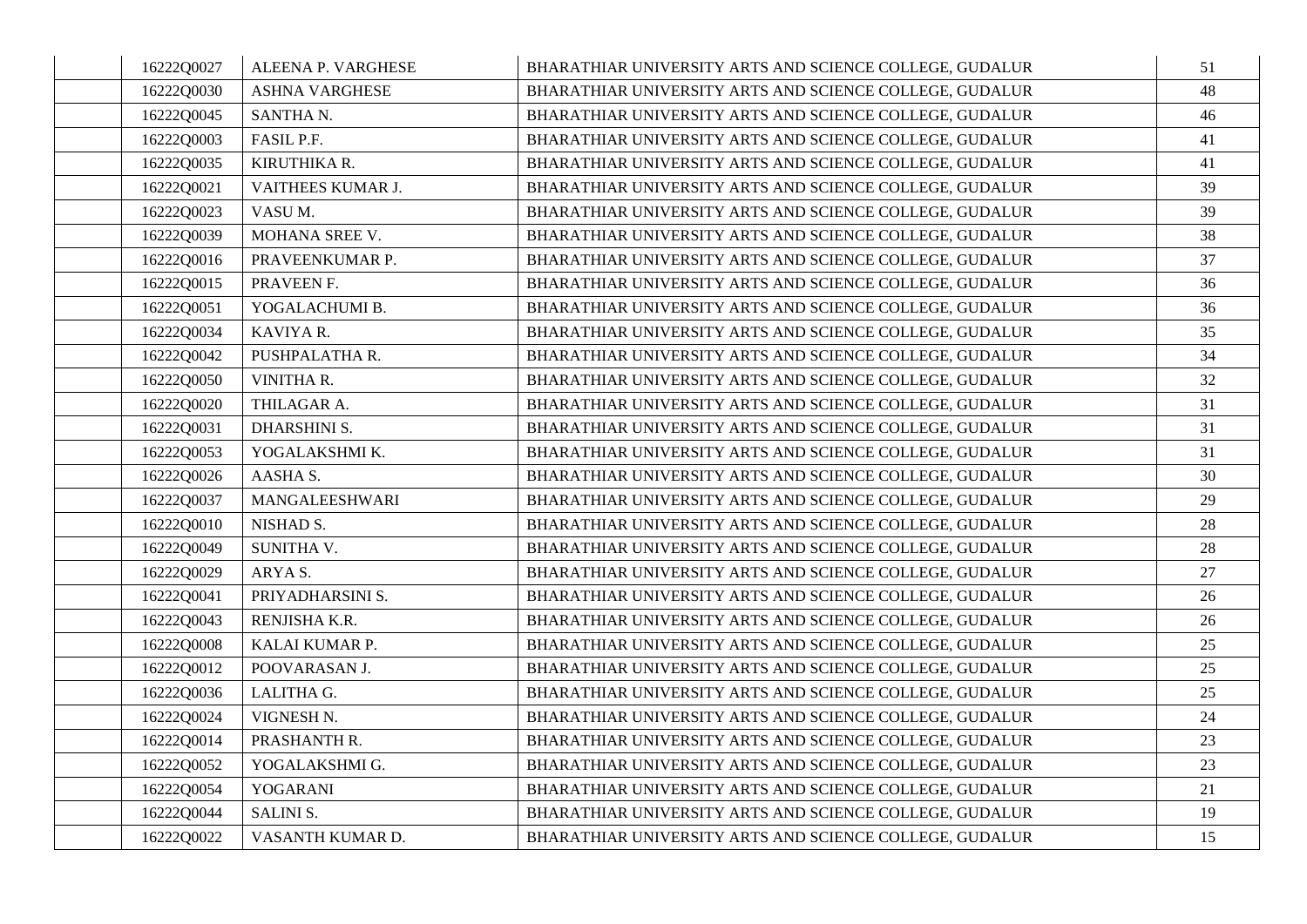| T            | 161GEO13 | <b>JAISREE H.</b>     | NIRMALA COLLEGE FOR WOMENS, COIMBATORE | 73 |
|--------------|----------|-----------------------|----------------------------------------|----|
| $\rm II$     | 161GEO30 | <b>RASME ALLAT V.</b> | NIRMALA COLLEGE FOR WOMENS.COIMBATORE  | 64 |
| $\mathbf{I}$ | 161GEO42 | <b>SWETHAA S.N.</b>   | NIRMALA COLLEGE FOR WOMENS.COIMBATORE  | 54 |
|              | 161GEO25 | NIVETHIMOL M.J.       | NIRMALA COLLEGE FOR WOMENS, COIMBATORE | 53 |
|              | 161GEO19 | <b>KEERTHIM.</b>      | NIRMALA COLLEGE FOR WOMENS, COIMBATORE | 47 |
|              | 161GEO02 | ANNALAKSHMI S.        | NIRMALA COLLEGE FOR WOMENS, COIMBATORE | 43 |
|              | 161GEO04 | ANUSRI D.             | NIRMALA COLLEGE FOR WOMENS, COIMBATORE | 39 |
|              | 161GEO37 | SOFIA M.              | NIRMALA COLLEGE FOR WOMENS.COIMBATORE  | 39 |
|              | 161GEO33 | ROSHNA C. JOSE        | NIRMALA COLLEGE FOR WOMENS, COIMBATORE | 36 |
|              | 161GEO08 | DIVYA DEVI M.         | NIRMALA COLLEGE FOR WOMENS, COIMBATORE | 35 |
|              | 161GEO21 | KOWSALYA L.           | NIRMALA COLLEGE FOR WOMENS, COIMBATORE | 34 |
|              | 161GEO03 | ANUPRIYA A.           | NIRMALA COLLEGE FOR WOMENS, COIMBATORE | 33 |
|              | 161GEO06 | DEEPTHI D.            | NIRMALA COLLEGE FOR WOMENS, COIMBATORE | 33 |
|              | 161GEO31 | REMYA J.V.            | NIRMALA COLLEGE FOR WOMENS, COIMBATORE | 31 |
|              | 161GEO12 | <b>INFANCIA R.</b>    | NIRMALA COLLEGE FOR WOMENS, COIMBATORE | 30 |
|              | 161GEO44 | <b>SATHYA PRIYA M</b> | NIRMALA COLLEGE FOR WOMENS, COIMBATORE | 29 |
|              | 161GEO11 | <b>GAYATHRIS.</b>     | NIRMALA COLLEGE FOR WOMENS, COIMBATORE | 28 |
|              | 161GEO29 | RAMYA DEVI R.         | NIRMALA COLLEGE FOR WOMENS, COIMBATORE | 28 |
|              | 161GEO45 | <b>GEETHU N.G.</b>    | NIRMALA COLLEGE FOR WOMENS, COIMBATORE | 28 |
|              | 161GEO05 | DEEPIKA R.            | NIRMALA COLLEGE FOR WOMENS, COIMBATORE | 26 |
|              | 161GEO10 | EMILY JAYA GRACE P.   | NIRMALA COLLEGE FOR WOMENS, COIMBATORE | 26 |
|              | 161GEO41 | SWEETLINBEENA M.      | NIRMALA COLLEGE FOR WOMENS, COIMBATORE | 25 |
|              | 161GEO39 | SOWMIYA E.            | NIRMALA COLLEGE FOR WOMENS, COIMBATORE | 23 |
|              | 161GEO14 | JAMUNARANI C.         | NIRMALA COLLEGE FOR WOMENS, COIMBATORE | 20 |
|              |          |                       |                                        |    |
| T            | 16BGE114 | DHASNAVIS GOWTHAM A.  | GOVERNMENT ARTS COLLEGE, COIMBATORE    | 64 |
| $\rm II$     | 16BGE102 | <b>BHAVI K.</b>       | GOVERNMENT ARTS COLLEGE, COIMBATORE    | 61 |
| III          | 16BGE126 | UTHAYAVIGNESH M.      | GOVERNMENT ARTS COLLEGE, COIMBATORE    | 52 |
|              | 16BGE116 | <b>JAGADISM S.</b>    | GOVERNMENT ARTS COLLEGE, COIMBATORE    | 42 |
|              | 16BGE002 | <b>GOWRIP.</b>        | GOVERNMENT ARTS COLLEGE, COIMBATORE    | 40 |
|              | 16BGE103 | <b>DHARANI S.</b>     | GOVERNMENT ARTS COLLEGE, COIMBATORE    | 40 |
|              | 16BGE021 | NAVEENKUMAR P.        | GOVERNMENT ARTS COLLEGE, COIMBATORE    | 38 |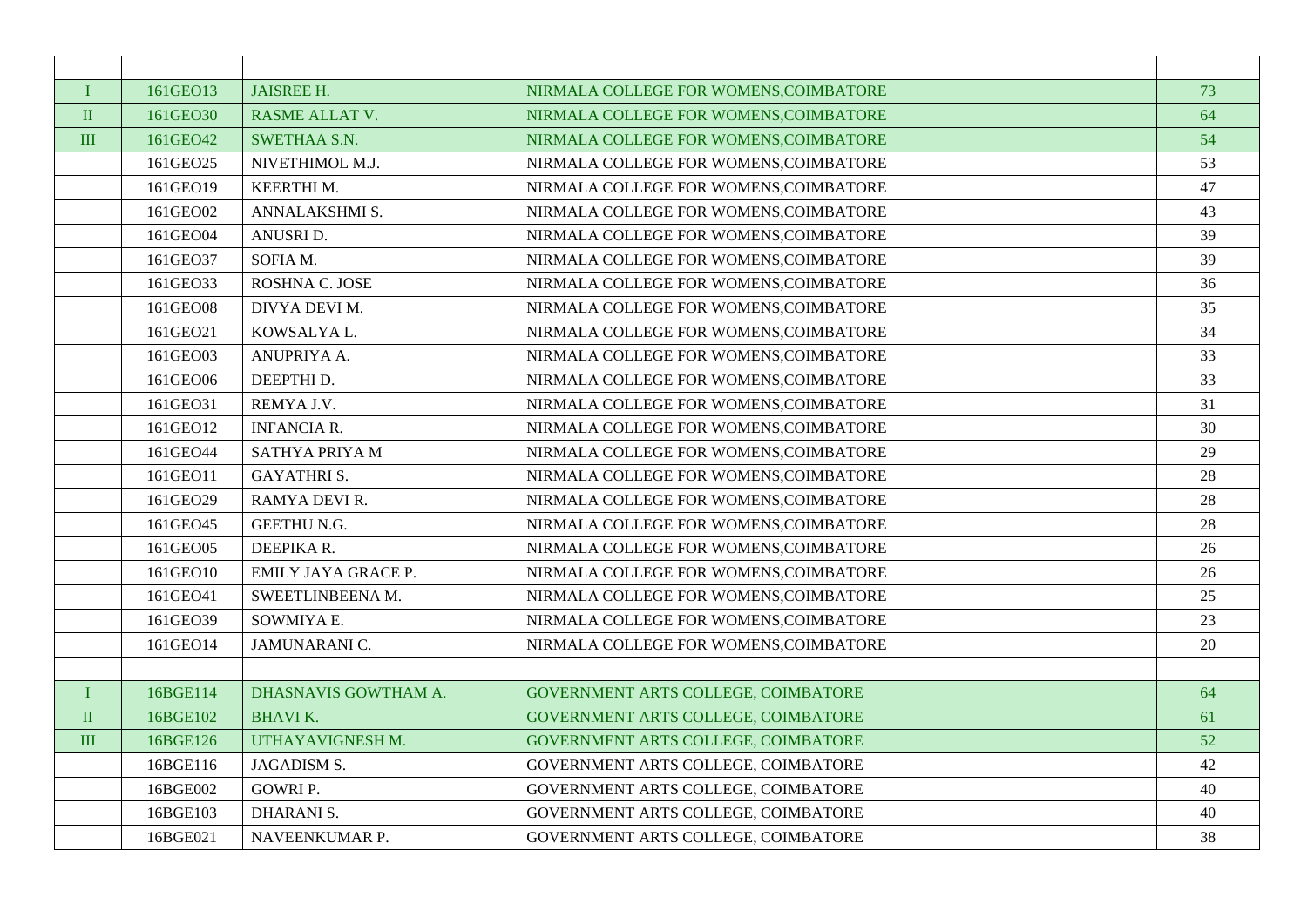|              | 16BGE125 | SURENDHIRAN A.            | GOVERNMENT ARTS COLLEGE, COIMBATORE        | 38 |
|--------------|----------|---------------------------|--------------------------------------------|----|
|              | 16BGE128 | VINOTH KUMAR R.           | GOVERNMENT ARTS COLLEGE, COIMBATORE        | 38 |
|              | 16BGE022 | RAGUL S.                  | GOVERNMENT ARTS COLLEGE, COIMBATORE        | 37 |
|              | 16BGE108 | VENIT.                    | GOVERNMENT ARTS COLLEGE, COIMBATORE        | 37 |
|              | 16BGE122 | SHIVA GANESH A.           | GOVERNMENT ARTS COLLEGE, COIMBATORE        | 36 |
|              | 16BGE123 | SIVASAKTHI BALAMURUGAN V. | GOVERNMENT ARTS COLLEGE, COIMBATORE        | 36 |
|              | 16BGE104 | <b>GOMATHI S.</b>         | GOVERNMENT ARTS COLLEGE, COIMBATORE        | 35 |
|              | 16BGE013 | DINESH T.                 | GOVERNMENT ARTS COLLEGE, COIMBATORE        | 34 |
|              | 16BGE005 | RANJITHA N.               | <b>GOVERNMENT ARTS COLLEGE, COIMBATORE</b> | 33 |
|              | 16BGE001 | DEENAVANI B.              | GOVERNMENT ARTS COLLEGE, COIMBATORE        | 32 |
|              | 16BGE127 | VIGNESH M.                | GOVERNMENT ARTS COLLEGE, COIMBATORE        | 32 |
|              | 16BGE101 | AISHWARYA Y.              | GOVERNMENT ARTS COLLEGE, COIMBATORE        | 31 |
|              | 16BGE115 | HARIHARAN M.              | GOVERNMENT ARTS COLLEGE, COIMBATORE        | 31 |
|              | 16BGE117 | KARTHICK KUMAR M.         | GOVERNMENT ARTS COLLEGE, COIMBATORE        | 31 |
|              | 16BGE119 | <b>MANIKANDAN T.</b>      | GOVERNMENT ARTS COLLEGE, COIMBATORE        | 31 |
|              | 16BGE003 | <b>INDHURANI A.</b>       | GOVERNMENT ARTS COLLEGE, COIMBATORE        | 30 |
|              | 16BGE106 | MARAGATHAM M.             | GOVERNMENT ARTS COLLEGE, COIMBATORE        | 29 |
|              | 16BGE110 | AJITHKUMAR K.             | GOVERNMENT ARTS COLLEGE, COIMBATORE        | 28 |
|              | 16BGE120 | MOHANRAJ P.               | GOVERNMENT ARTS COLLEGE, COIMBATORE        | 27 |
|              | 16BGE111 | ARUN KUMAR K.             | GOVERNMENT ARTS COLLEGE, COIMBATORE        | 26 |
|              |          |                           |                                            |    |
| $\bf{I}$     | GEO1608  | KARTHI J.                 | BHARATHIDASAN UNIVERSITY, TIRUCHIRAPPALLI  | 55 |
| $\rm II$     | GEO1604  | <b>BHUVANESHWARI S.</b>   | BHARATHIDASAN UNIVERSITY, TIRUCHIRAPPALLI  | 51 |
| $\mathbf{I}$ | GEO1617  | <b>REVANDH N.</b>         | BHARATHIDASAN UNIVERSITY, TIRUCHIRAPPALLI  | 51 |
| III          | GEO1601  | <b>ABIRAMI M.</b>         | BHARATHIDASAN UNIVERSITY, TIRUCHIRAPPALLI  | 50 |
|              | GEO1603  | ARUNACHALAM M.            | BHARATHIDASAN UNIVERSITY, TIRUCHIRAPPALLI  | 48 |
|              | GEO1602  | AJAY MASILAMANI M.R.      | BHARATHIDASAN UNIVERSITY, TIRUCHIRAPPALLI  | 47 |
|              | GEO1618  | SNEHA J.                  | BHARATHIDASAN UNIVERSITY, TIRUCHIRAPPALLI  | 47 |
|              | GEO1614  | PAVETHRA R.               | BHARATHIDASAN UNIVERSITY, TIRUCHIRAPPALLI  | 40 |
|              | GEO1609  | KARTHICK R.               | BHARATHIDASAN UNIVERSITY, TIRUCHIRAPPALLI  | 38 |
|              | GEO1613  | NIVETHA V.                | BHARATHIDASAN UNIVERSITY, TIRUCHIRAPPALLI  | 38 |
|              | GEO1616  | RAJA S.                   | BHARATHIDASAN UNIVERSITY, TIRUCHIRAPPALLI  | 38 |
|              | GEO1607  | JEEVANANTHAN R.           | BHARATHIDASAN UNIVERSITY, TIRUCHIRAPPALLI  | 37 |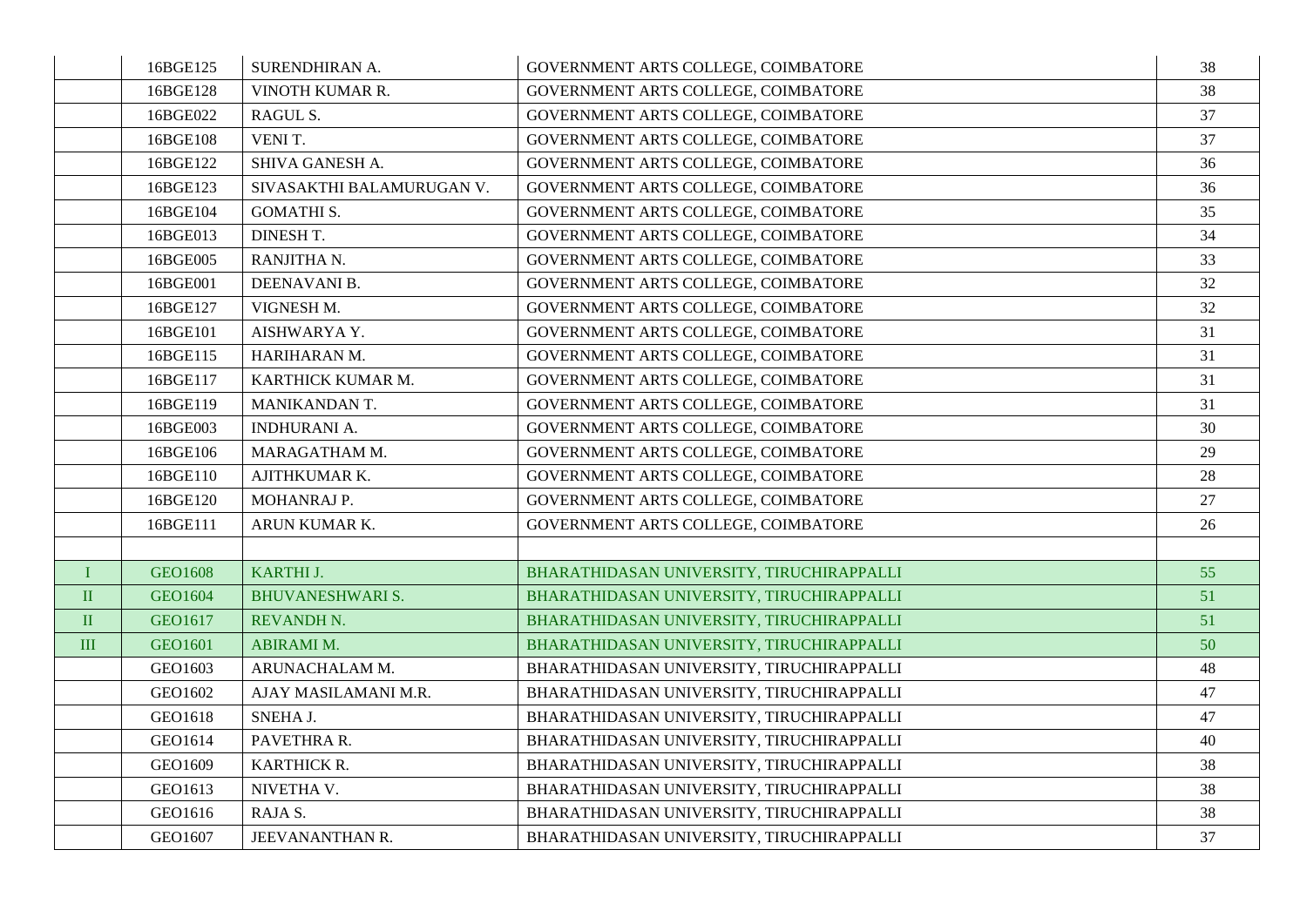|              | GEO1615    | RAHUL N.                | BHARATHIDASAN UNIVERSITY, TIRUCHIRAPPALLI           | 37 |
|--------------|------------|-------------------------|-----------------------------------------------------|----|
|              | GEO1605    | DEVADHARSHINI R.        | BHARATHIDASAN UNIVERSITY, TIRUCHIRAPPALLI           | 34 |
|              | GEO1612    | MITHRA POOJA M.         | BHARATHIDASAN UNIVERSITY, TIRUCHIRAPPALLI           | 33 |
|              | GEO1606    | JAYANYHI N.             | BHARATHIDASAN UNIVERSITY, TIRUCHIRAPPALLI           | 27 |
|              |            |                         |                                                     |    |
| I            | 16327ER034 | VIDHYA B.               | M.V. MUTHIAH GOVT. ARTS COLLEGE FOR WOMEN, DINDIGUL | 44 |
| $\mathbf{I}$ | 16327TR020 | PRIYA A.                | M.V. MUTHIAH GOVT. ARTS COLLEGE FOR WOMEN, DINDIGUL | 43 |
| $\mathbf{I}$ | 16327ER013 | <b>MONISHA R.</b>       | M.V. MUTHIAH GOVT. ARTS COLLEGE FOR WOMEN, DINDIGUL | 38 |
|              | 16327TR018 | NIKILA J.               | M.V. MUTHIAH GOVT. ARTS COLLEGE FOR WOMEN, DINDIGUL | 37 |
|              | 16327TR027 | REENAK.                 | M.V. MUTHIAH GOVT. ARTS COLLEGE FOR WOMEN, DINDIGUL | 37 |
|              | 16327TR034 | <b>SUSMITHAZEN B.</b>   | M.V. MUTHIAH GOVT. ARTS COLLEGE FOR WOMEN, DINDIGUL | 36 |
|              | 16327ER009 | KARTHIKA A.             | M.V. MUTHIAH GOVT. ARTS COLLEGE FOR WOMEN, DINDIGUL | 35 |
|              | 16327ER021 | RENUGA DEVI M.          | M.V. MUTHIAH GOVT. ARTS COLLEGE FOR WOMEN, DINDIGUL | 35 |
|              | 16327ER012 | MOHANA PRIYA M.         | M.V. MUTHIAH GOVT. ARTS COLLEGE FOR WOMEN, DINDIGUL | 34 |
|              | 16327ER017 | PAPPATHI <sub>S</sub> . | M.V. MUTHIAH GOVT. ARTS COLLEGE FOR WOMEN, DINDIGUL | 34 |
|              | 16327ER018 | PRIYADHARSHINI T.       | M.V. MUTHIAH GOVT. ARTS COLLEGE FOR WOMEN, DINDIGUL | 34 |
|              | 16327ER019 | PRIYADHARSHINI V.P.     | M.V. MUTHIAH GOVT. ARTS COLLEGE FOR WOMEN, DINDIGUL | 34 |
|              | 16327ER024 | SARANYA S.              | M.V. MUTHIAH GOVT. ARTS COLLEGE FOR WOMEN, DINDIGUL | 34 |
|              | 16327ER035 | VIJAYA ROHINI T.        | M.V. MUTHIAH GOVT. ARTS COLLEGE FOR WOMEN, DINDIGUL | 34 |
|              | 16327TR002 | AMUDHA R.               | M.V. MUTHIAH GOVT. ARTS COLLEGE FOR WOMEN, DINDIGUL | 34 |
|              | 16327TR005 | DURGA DEVI R.           | M.V. MUTHIAH GOVT. ARTS COLLEGE FOR WOMEN, DINDIGUL | 34 |
|              | 16327TR010 | KASTHURI DHEEPA S.      | M.V. MUTHIAH GOVT. ARTS COLLEGE FOR WOMEN, DINDIGUL | 32 |
|              | 16327TR011 | KAVITHA M.              | M.V. MUTHIAH GOVT. ARTS COLLEGE FOR WOMEN, DINDIGUL | 32 |
|              | 16327TR022 | RAMUNA S.               | M.V. MUTHIAH GOVT. ARTS COLLEGE FOR WOMEN, DINDIGUL | 32 |
|              | 16327TR031 | SIVAMANI B.             | M.V. MUTHIAH GOVT. ARTS COLLEGE FOR WOMEN, DINDIGUL | 32 |
|              | 16327TR033 | SUMITHA A.              | M.V. MUTHIAH GOVT. ARTS COLLEGE FOR WOMEN, DINDIGUL | 32 |
|              | 16327TR007 | <b>GEETHA G.</b>        | M.V. MUTHIAH GOVT. ARTS COLLEGE FOR WOMEN, DINDIGUL | 31 |
|              | 16327TR016 | MEENA S.                | M.V. MUTHIAH GOVT. ARTS COLLEGE FOR WOMEN, DINDIGUL | 31 |
|              | 16327TR021 | PRIYAD.                 | M.V. MUTHIAH GOVT. ARTS COLLEGE FOR WOMEN, DINDIGUL | 31 |
|              | 16327ER006 | <b>GOKILA M.</b>        | M.V. MUTHIAH GOVT. ARTS COLLEGE FOR WOMEN, DINDIGUL | 30 |
|              | 16327ER007 | ILAMATHI K.             | M.V. MUTHIAH GOVT. ARTS COLLEGE FOR WOMEN, DINDIGUL | 30 |
|              | 16327ER022 | ROSALINE SANTHANAM B.   | M.V. MUTHIAH GOVT. ARTS COLLEGE FOR WOMEN, DINDIGUL | 30 |
|              | 16327TR006 | DURGA VENI S.           | M.V. MUTHIAH GOVT. ARTS COLLEGE FOR WOMEN, DINDIGUL | 30 |